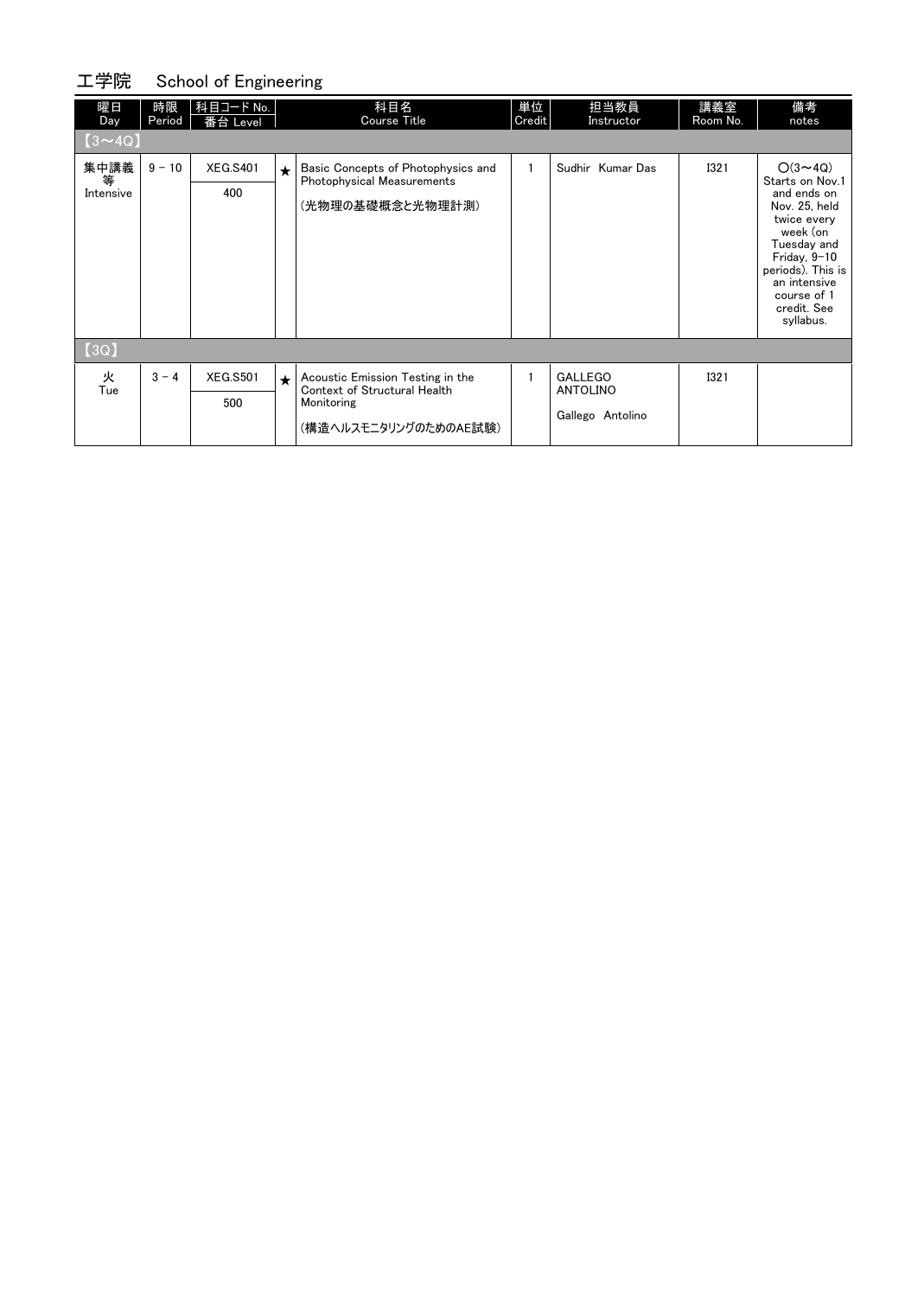| 曜日<br>Day          | 時限<br>Period             | 科目コード No.<br>台 Level |         | 科目名<br><b>Course Title</b>                                                | 単位<br>Credit   | 担当教員<br>Instructor                                     | 講義室<br>Room No. | 備考<br>notes                     |
|--------------------|--------------------------|----------------------|---------|---------------------------------------------------------------------------|----------------|--------------------------------------------------------|-----------------|---------------------------------|
| $(1 \sim 4Q)$      |                          |                      |         |                                                                           |                |                                                        |                 |                                 |
| 集中講義               | $\qquad \qquad -$        | <b>MEC.T632</b>      |         | 機械工学社会人特別演習第一                                                             | $\mathbf{1}$   | 指導教員                                                   |                 | $O(1\sim 4Q)$                   |
| 等<br>Intensive     |                          | 600                  |         | (Special Exercise for Working Adults in<br>Mechanical Engineering I)      |                | Academic Supervisor                                    |                 |                                 |
| 集中講義               |                          | <b>MEC.T633</b>      |         | 機械工学社会人特別演習第二                                                             | $\mathbf{1}$   | 指導教員                                                   |                 | $O(1\sim 4Q)$                   |
| Intensive          |                          | 600                  |         | (Special Exercise for Working Adults in<br>Mechanical Engineering II)     |                | Academic Supervisor                                    |                 |                                 |
| 集中講義<br>等          | $\equiv$                 | <b>MEC.T634</b>      |         | 機械工学社会人特別演習第三                                                             | $\mathbf{1}$   | 指導教員                                                   |                 | $O(1\sim 4Q)$                   |
| Intensive          |                          | 600                  |         | (Special Exercise for Working Adults in<br>Mechanical Engineering III)    |                | Academic Supervisor                                    |                 |                                 |
| 集中講義<br>等          |                          | <b>MEC.T635</b>      |         | 機械工学社会人特別実験第一                                                             | $\mathbf{1}$   | 指導教員                                                   |                 | $O(1\sim 4Q)$                   |
| Intensive          |                          | 600                  |         | (Special Experiment for Working Adults)<br>in Mechanical Engineering I)   |                | Academic Supervisor                                    |                 |                                 |
| 集中講義               |                          | <b>MEC.T636</b>      |         | 機械工学社会人特別実験第二                                                             | $\mathbf{1}$   | 指導教員                                                   |                 | $O(1\sim 4Q)$                   |
| Intensive          |                          | 600                  |         | (Special Experiment for Working Adults)<br>in Mechanical Engineering II)  |                | Academic Supervisor                                    |                 |                                 |
| 集中講義<br>等          | $\overline{\phantom{0}}$ | <b>MEC.T637</b>      |         | 機械工学社会人特別実験第三                                                             | $\mathbf{1}$   | 指導教員                                                   |                 | $O(1\sim 40)$                   |
| Intensive          |                          | 600                  |         | (Special Experiment for Working Adults)<br>in Mechanical Engineering III) |                | Academic Supervisor                                    |                 |                                 |
| $(3 \sim 4Q)$      |                          |                      |         |                                                                           |                |                                                        |                 |                                 |
| 未定<br>To be        |                          | <b>MEC.U432</b>      | $\star$ | Automotive Comfort Mechanics<br>Engineering A                             | 3              | 山北 昌毅<br>花村 克悟ほか                                       |                 | $O(3 \sim 4Q)$<br><b>ACEEES</b> |
| announced          |                          | 400                  |         | (自動車の快適性工学A)                                                              |                | Yamakita Masaki<br>Hanamura Katsunori<br>et al         |                 |                                 |
| 未定                 |                          | <b>MEC.U433</b>      | $\star$ | Advanced Production Engineering A                                         | 3              | 鈴木 定省                                                  |                 | $O(3 \sim 4Q)$                  |
| To be<br>announced |                          | 400                  |         | (先進生産工学A)                                                                 |                | 吉野 雅彦 ほか<br>Suzuki Sadami<br>Yoshino Masahiko et<br>al |                 | <b>ACEEES</b>                   |
| 未定                 | $\overline{\phantom{0}}$ | <b>MEC.U434</b>      | $\star$ | Advanced Internal Combustion Engine                                       | 3              |                                                        |                 | $O(3 \sim 4Q)$                  |
| To be<br>announced |                          | 400                  |         | Engineering and Future Power Train A                                      |                | 小酒 英範<br>花村 克悟ほか                                       |                 |                                 |
|                    |                          |                      |         | (先進内燃エンジンおよび新規パワートレ<br>インA)                                               |                | Kosaka Hidenori<br>Hanamura Katsunori<br>et al         |                 |                                 |
| 未定<br>To be        |                          | <b>MEC.U435</b>      | $\star$ | Basics of Automotive Design A                                             | 3              | 大熊 政明<br>森村 浩明                                         |                 | $O(3 \sim 4Q)$<br><b>ACEEES</b> |
| announced          |                          | 400                  |         | (自動車設計の基礎A)                                                               |                | Okuma Masaaki<br>Morimura Hiroaki                      |                 |                                 |
| 未定                 |                          | <b>MEC.U441</b>      | ★       | Automotive Structural System                                              | $\overline{2}$ | 山浦 弘<br>森村 浩明ほか                                        |                 | $O(3 \sim 4Q)$                  |
| To be<br>announced |                          | 400                  |         | Engineering B<br>(自動車構造システム工学B)                                           |                | Yamaura Hiroshi                                        |                 |                                 |
|                    |                          |                      |         |                                                                           |                | Morimura Hiroaki et<br>al                              |                 |                                 |
| 未定<br>To be        |                          | <b>MEC.U442</b>      | $\star$ | Automotive Comfort Mechanics<br>Engineering B                             | $\overline{2}$ | 山北 昌毅<br>花村 克悟ほか                                       |                 | $O(3 \sim 4Q)$                  |
| announced          |                          | 400                  |         | (自動車の快適性工学B)                                                              |                | Yamakita Masaki<br>Hanamura Katsunori<br>et al         |                 |                                 |
|                    |                          |                      |         |                                                                           |                |                                                        |                 |                                 |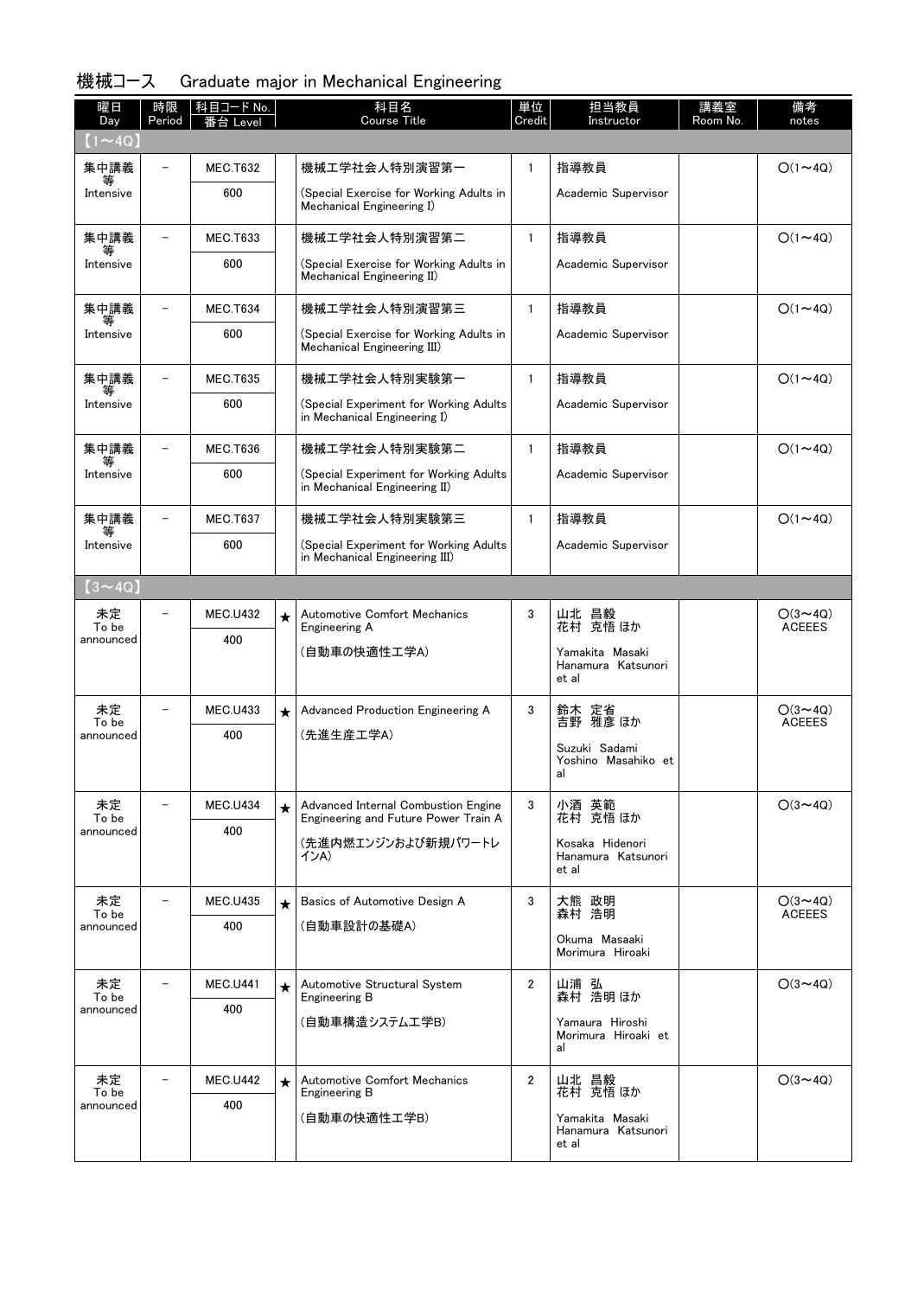| 曜日<br>Day      | 時限<br>Period             | 科目コード No.<br>台<br>Level |         | 科目名<br><b>Course Title</b>                                                  | 単位<br>Credit   | 担当教員<br>Instructor                      | 講義室<br>Room No. | 備考<br>notes    |
|----------------|--------------------------|-------------------------|---------|-----------------------------------------------------------------------------|----------------|-----------------------------------------|-----------------|----------------|
| $(3 \sim 4Q)$  |                          |                         |         |                                                                             |                |                                         |                 |                |
| 未定<br>To be    |                          | MEC.U443                | $\star$ | Advanced Production Engineering B                                           | $\overline{2}$ | 吉野 雅彦<br>鈴木 定省ほか                        |                 | $O(3 \sim 4Q)$ |
| announced      |                          | 400                     |         | (先進生産工学B)                                                                   |                | Yoshino Masahiko                        |                 |                |
|                |                          |                         |         |                                                                             |                | Suzuki Sadami et al                     |                 |                |
| 未定<br>To be    |                          | MEC.U444                | $\star$ | Advanced Internal Combustion Engine<br>Engineering and Future Power Train B | $\overline{2}$ | 小酒 英範<br>花村 克悟ほか                        |                 | $O(3 \sim 4Q)$ |
| announced      |                          | 400                     |         | (先進内燃エンジンおよび新規パワートレ                                                         |                | Kosaka Hidenori                         |                 |                |
|                |                          |                         |         | インB)                                                                        |                | Hanamura Katsunori<br>et al             |                 |                |
| 未定<br>To be    |                          | <b>MEC.U445</b>         | $\star$ | Basics of Automotive Design B                                               | $\overline{2}$ | 大熊 政明                                   |                 | $O(3 \sim 4Q)$ |
| announced      |                          | 400                     |         | (自動車設計の基礎B)                                                                 |                | Okuma Masaaki                           |                 |                |
| 未定<br>To be    | $\overline{\phantom{0}}$ | <b>MEC.U447</b>         | $\star$ | Advanced Material Science and<br>Engineering B                              | $\overline{2}$ | 大竹 尚登                                   |                 | $O(3 \sim 4Q)$ |
| announced      |                          | 400                     |         | (先進機械材料の科学と工学B)                                                             |                | Ohtake Naoto                            |                 |                |
| 月              | $\equiv$                 | <b>MEC.U431</b>         | $\star$ | Automotive Structural System                                                | 3              | 山浦 弘                                    |                 | $O(3 \sim 4Q)$ |
| Mon            |                          | 400                     |         | Engineering A                                                               |                | 森村 浩明ほか                                 |                 | <b>ACEEES</b>  |
|                |                          |                         |         | (自動車構造システム工学A)                                                              |                | Yamaura Hiroshi<br>Morimura Hiroaki et  |                 |                |
|                |                          |                         |         |                                                                             |                | al                                      |                 |                |
| 集中講義<br>等      | $\overline{\phantom{0}}$ | <b>MEC.J532</b>         |         | マイクロ・ナノ機械加工特論                                                               | $\mathbf{1}$   | 初澤 毅<br>※ 高木 秀樹 ほか                      |                 | $O(3 \sim 4Q)$ |
| Intensive      |                          | 500                     |         | (Advanced Course of Micro and Nano<br>Machining)                            |                | Hatsuzawa Takeshi<br>X Takagi Hideki et |                 |                |
|                |                          |                         |         |                                                                             |                | al                                      |                 |                |
| 集中講義<br>等      |                          | <b>MEC.M533</b>         |         | 宇宙開発応用A                                                                     | $\mathbf{1}$   | 松永 三郎<br>※ 石村 康生                        |                 | $O(3 \sim 4Q)$ |
| Intensive      |                          | 500                     |         | (Special Topics of Advanced Space)<br>Engineering A)                        |                | Matunaga Saburo                         |                 |                |
|                |                          |                         |         |                                                                             |                | X Ishimura Kosei                        |                 |                |
| 講究等<br>Seminar | $\overline{\phantom{0}}$ | <b>MEC.Z492</b>         |         | 機械工学講究F1                                                                    | $\overline{2}$ | 指導教員                                    |                 | $O(3 \sim 4Q)$ |
|                |                          | 400                     |         | (Seminar in Mechanical Engineering<br>FI)                                   |                | Academic Supervisor                     |                 |                |
| 講究等            |                          | <b>MEC.Z592</b>         |         | 機械工学講究F2                                                                    | 2              | 指導教員                                    |                 | $O(3 \sim 4Q)$ |
| Seminar        |                          | 500                     |         | (Seminar in Mechanical Engineering                                          |                | Academic Supervisor                     |                 |                |
|                |                          |                         |         | F <sub>2</sub>                                                              |                |                                         |                 |                |
| 講究等<br>Seminar |                          | MEC.Z692                |         | 機械工学講究F3                                                                    | $\overline{2}$ | 指導教員                                    |                 | $O(3 \sim 4Q)$ |
|                |                          | 600                     |         | (Seminar in Mechanical Engineering<br>F3)                                   |                | Academic Supervisor                     |                 |                |
| 講究等            | $\overline{\phantom{0}}$ | <b>MEC.Z694</b>         |         | 機械工学講究F4                                                                    | $\mathbf{2}$   | 指導教員                                    |                 | $O(3 \sim 4Q)$ |
| Seminar        |                          | 600                     |         | (Seminar in Mechanical Engineering<br>F4)                                   |                | Academic Supervisor                     |                 |                |
|                |                          |                         |         |                                                                             |                |                                         |                 |                |
| 講究等<br>Seminar |                          | <b>MEC.Z696</b><br>600  |         | 機械工学講究F5<br>(Seminar in Mechanical Engineering                              | $\mathbf{2}$   | 指導教員<br>Academic Supervisor             |                 | $O(3 \sim 4Q)$ |
|                |                          |                         |         | F5)                                                                         |                |                                         |                 |                |
| [3Q]           |                          |                         |         |                                                                             |                |                                         |                 |                |
| 月<br>Mon       | $3 - 4$                  | <b>MEC.H433</b>         |         | メカトロニクス機器と制御                                                                | $\mathbf{1}$   | 山浦 弘                                    | S622            |                |
|                |                          | 400                     |         | (Mechatronics Device and Control)                                           |                | Yamaura Hiroshi                         |                 |                |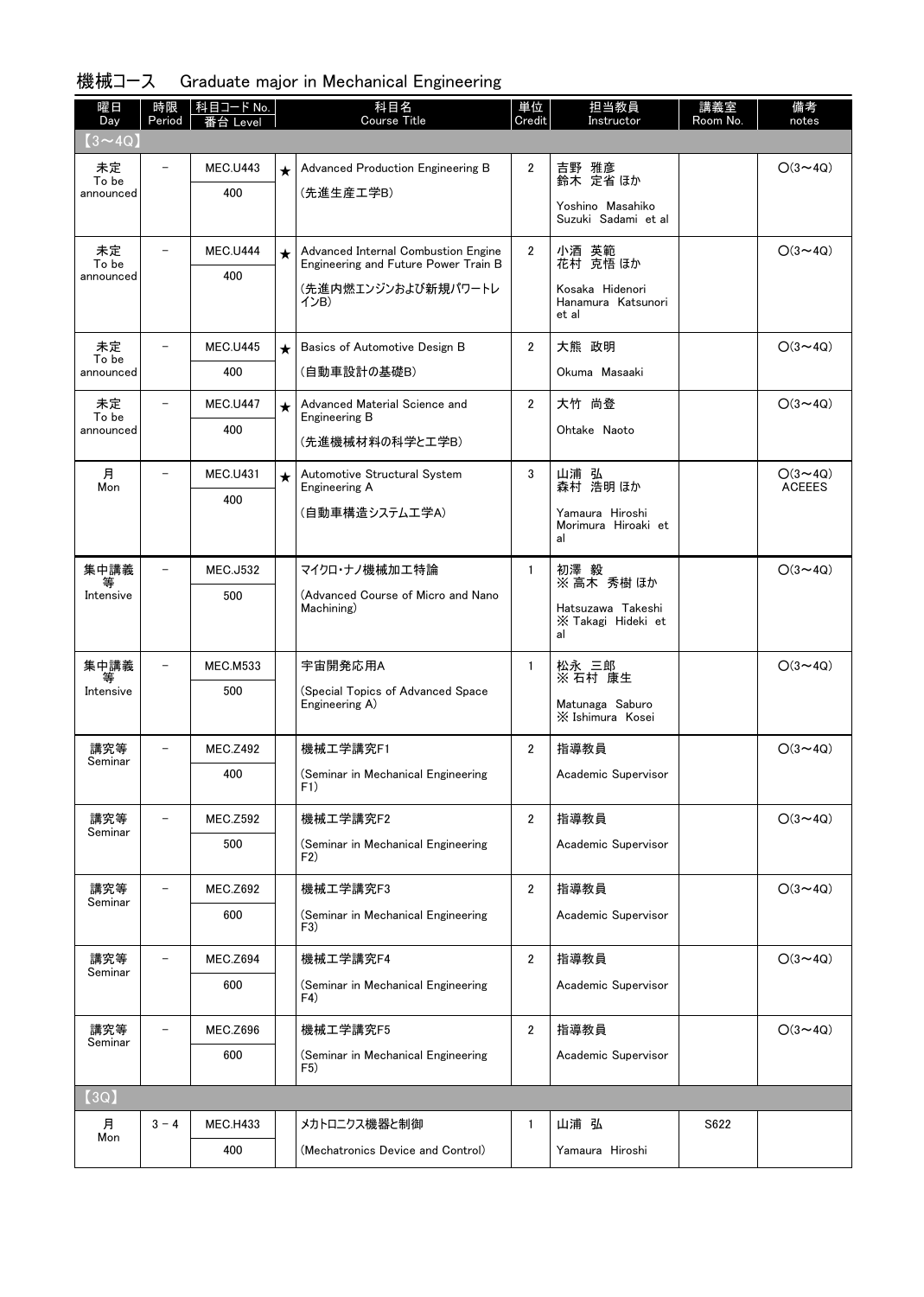| 曜日<br>Day | 時限<br>Period             | 科目コード No.<br>番台 Level |         | 科目名<br><b>Course Title</b>                       | 単位<br>Credit   | 担当教員<br>Instructor                              | 講義室<br>Room No.      | 備考<br>notes          |
|-----------|--------------------------|-----------------------|---------|--------------------------------------------------|----------------|-------------------------------------------------|----------------------|----------------------|
| [3Q]      |                          |                       |         |                                                  |                |                                                 |                      |                      |
| 月<br>Mon  | $5 - 6$                  | <b>MEC.L431</b>       | $\star$ | Human Brain Functions and Their<br>Measurements  | $\mathbf{1}$   | 葭田 貴子                                           | S421                 |                      |
|           |                          | 400                   |         | (ヒト脳機能の基礎と計測)                                    |                | Yoshida Takako                                  |                      |                      |
| 月         | $7 - 8$                  | <b>MEC.C433</b>       |         | 固体動力学特論                                          | $\mathbf{1}$   | 井上 裕嗣                                           | S421                 |                      |
| Mon       |                          | 400                   |         | (Solid Dynamics)                                 |                | Inoue Hirotsugu                                 |                      |                      |
| 月<br>Mon  | $7 - 8$                  | <b>MEC.N633</b>       | $\star$ | Special Lecture in Mechanical<br>Engineering III | 1              | 各教員                                             | <b>I321</b>          |                      |
|           |                          | 600                   |         | (機械工学特別講義第三)                                     |                | Academic Supervisor                             |                      |                      |
| 火<br>Tue  | $5 - 6$                  | <b>ENR.K450</b>       |         | 燃焼物理学                                            | 1              | 小酒 英範<br>店橋 護ほか                                 | <b>I321</b>          | <b>ACEEES</b>        |
|           |                          | 400                   |         | (Advanced course of combustion<br>physics)       |                | Kosaka Hidenori<br>Tanahashi Mamoru<br>et al    |                      |                      |
| 火<br>Tue  | $5 - 6$                  | <b>MEC.J431</b>       |         | 超精密計測                                            | 1              | 笹島 和幸<br>初澤 毅ほか                                 | S223.G111            | <b>ACEEES</b>        |
|           |                          | 400                   |         | (Ultra-precision Measurement)                    |                | Sasajima Kazuyuki<br>Hatsuzawa Takeshi<br>et al |                      |                      |
| 火<br>Tue  | $7 - 8$                  | <b>ENR.K440</b>       | $\star$ | Advanced course of radiation transfer            | 1              | 花村 克悟<br>佐藤 勲                                   | <b>I321</b>          | <b>ACEEES</b>        |
|           |                          | 400                   |         | (ふく射輸送学)                                         |                | Hanamura Katsunori<br>Satoh Isao                |                      |                      |
| 木<br>Thu  | $1 - 2$                  | <b>MEC.G432</b>       |         | 塑性加工学                                            | 1              | 吉野 雅彦<br>大竹 尚登                                  | I121                 |                      |
|           |                          | 400                   |         | (Metalforming)                                   |                | Yoshino Masahiko<br>Ohtake Naoto                |                      |                      |
| 木<br>Thu  | $3 - 4$                  | <b>MEC.G531</b>       |         | 高精度加工学                                           | 1              | 平田 敦<br>吉岡 勇人                                   | S222, G115           |                      |
|           |                          | 500                   |         | (Precision Manufacturing Processes)              |                | Hirata Atsushi<br>Yoshioka Hayato               |                      |                      |
| 木<br>Thu  | $5 - 6$                  | <b>MEC.E432</b>       | $\star$ | Properties of Solid Materials                    | 1              | 村上 陽一<br>伏信 一慶                                  | <b>I311</b>          | <b>ACEEES</b>        |
|           |                          | 400                   |         | (固体材料物性)                                         |                | Murakami Yoichi<br>Fushinobu Kazuyoshi          |                      |                      |
| 木<br>Thu  | $7 - 8$                  | <b>MEC.M433</b>       | $\star$ | Space Systems Analysis A                         | 1              | 古谷 寛                                            | G324                 |                      |
|           |                          | 400                   |         | (宇宙システムアナリシスA)                                   |                | Furuya Hiroshi                                  |                      |                      |
| 金<br>Fri  | $5 - 6$                  | <b>MEC.H434</b>       | $\star$ | Advanced Course of Actuator<br>Engineering       | 1              | 鈴森 康一<br>吉田 和弘                                  | S222, G224           | <b>ACEEES</b>        |
|           |                          | 400                   |         | (先端アクチュエータ)                                      |                | Suzumori Koichi<br>Yoshida Kazuhiro             |                      |                      |
| 金<br>Fri  | $5 - 8$                  | <b>MEC.M532</b>       |         | 宇宙システム利用                                         | $\overline{2}$ | 小田 光茂                                           | S622                 | ⊟                    |
|           |                          | 500                   |         | (Space Systems and Missions)                     |                | Oda Mitsushige                                  | 3Q: I311<br>4Q: I121 | 3~4Q開講<br>3Q: 金5-6時限 |
| 集中講義<br>等 | $\overline{\phantom{0}}$ | MEC.R431-03           |         | オフキャンパスプロジェクトM1c                                 | $\mathbf{1}$   | 指導教員                                            |                      | 4Q∶金3−4時 <b>限</b>    |
| Intensive |                          | 400                   |         | (Off-campus Project M1c)                         |                | Academic Supervisor                             |                      |                      |
| 集中講義<br>等 | -                        | MEC.R432-03           |         | オフキャンパスプロジェクトM2c                                 | $\overline{2}$ | 指導教員                                            |                      |                      |
| Intensive |                          | 400                   |         | (Off-campus Project M2c)                         |                | Academic Supervisor                             |                      |                      |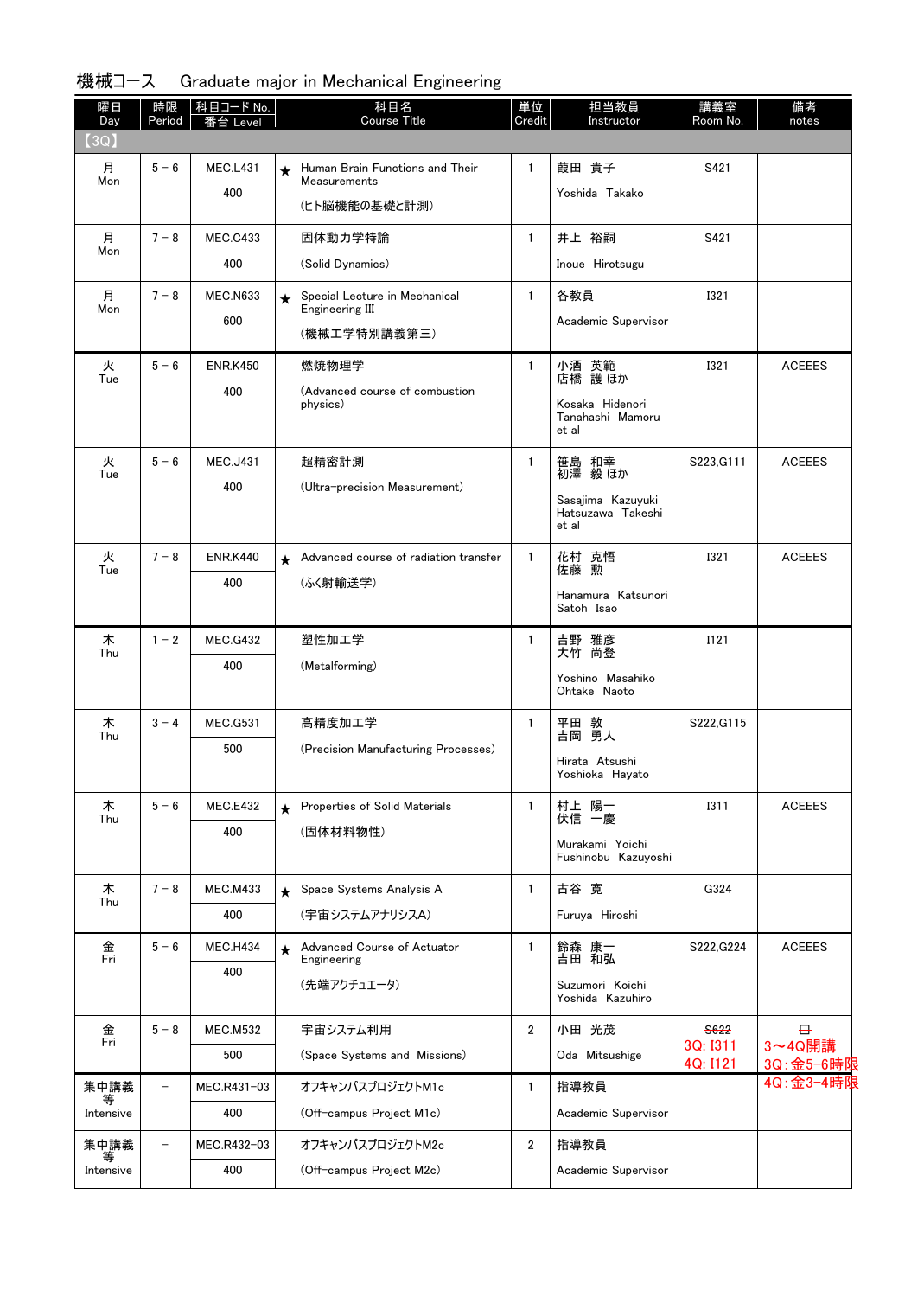#### 曜日 Day 時限 |科目コード No. | ファインの 科目名 Period | 番台 Level | Course Title | Credit | Instructor | Room No. | notes 科目名<br>Course Title 単位 Credit 担当教員 Instructor 講義室 Room No. 備考<br>notes 【3Q】 オフキャンパスプロジェクトM3c (Off-campus Project M3c) 集中講義 等 **Intensive**  $-$  MEC.R433-03 400 3 指導教員 Academic Supervisor オフキャンパスプロジェクトM4c (Off-campus Project M4c) 集中講義 等 Intensive MEC.R434-03 400 4 指導教員 Academic Supervisor 海外研究プロジェクトM1c (Overseas Research Project M1c) 集中講義 等 Intensive  $-$  MEC.S531-03 500 1 指導教員 Academic Supervisor 海外研究プロジェクトM2c (Overseas Research Project M2c) 集中講義 等 Intensive  $-$  MEC.S532-03 500 2 指導教員 Academic Supervisor 海外研究プロジェクトM3c (Overseas Research Project M3c) 集中講義 等 Intensive MEC.S533-03 500 3 指導教員 Academic Supervisor 海外研究プロジェクトM4c (Overseas Research Project M4c) 集中講義 等 Intensive - MEC.S534-03 500 4 指導教員 Academic Supervisor オフキャンパスプロジェクトD1c (Off-campus Project D1c) 集中講義 等 Intensive  $-$  MEC.R631-03  $600$ 1 指導教員 Academic Supervisor オフキャンパスプロジェクトD2c (Off-campus Project D2c) 集中講義 等 Intensive MEC.R632-03 600 2 指導教員 Academic Supervisor オフキャンパスプロジェクトD3c (Off-campus Project D3c) 集中講義 等 Intensive - MEC.R633-03 600 3 指導教員 Academic Supervisor オフキャンパスプロジェクトD4c (Off-campus Project D4c) 集中講義 等 Intensive  $-$  MEC.R634-03 600 4 指導教員 Academic Supervisor オフキャンパスプロジェクトD5c (Off-campus Project D5c) 集中講義 等 Intensive MEC.R635-03 600 5 指導教員 Academic Supervisor オフキャンパスプロジェクトD6c (Off-campus Project D6c) 集中講義 等 Intensive MEC.R636-03 600 6 指導教員 Academic Supervisor 海外研究プロジェクトD1c (Overseas Research Project D1c) 集中講義 等 Intensive  $-$  MEC.S631-03  $600$ 1 指導教員 Academic Supervisor 海外研究プロジェクトD2c (Overseas Research Project D2c) 集中講義 等 Intensive - MEC.S632-03 600 2 指導教員 Academic Supervisor 海外研究プロジェクトD3c (Overseas Research Project D3c) 集中講義 等 Intensive MEC.S633-03 600 3 指導教員 Academic Supervisor 海外研究プロジェクトD4c (Overseas Research Project D4c) 集中講義 等 Intensive - MEC.S634-03 600 4 指導教員 Academic Supervisor 海外研究プロジェクトD5c (Overseas Research Project D5c) 集中講義 等 Intensive - MEC.S635-03 600 5 指導教員 Academic Supervisor 海外研究プロジェクトD6c (Overseas Research Project D6c) 集中講義 等 Intensive - MEC.S636-03 600 6 指導教員 Academic Supervisor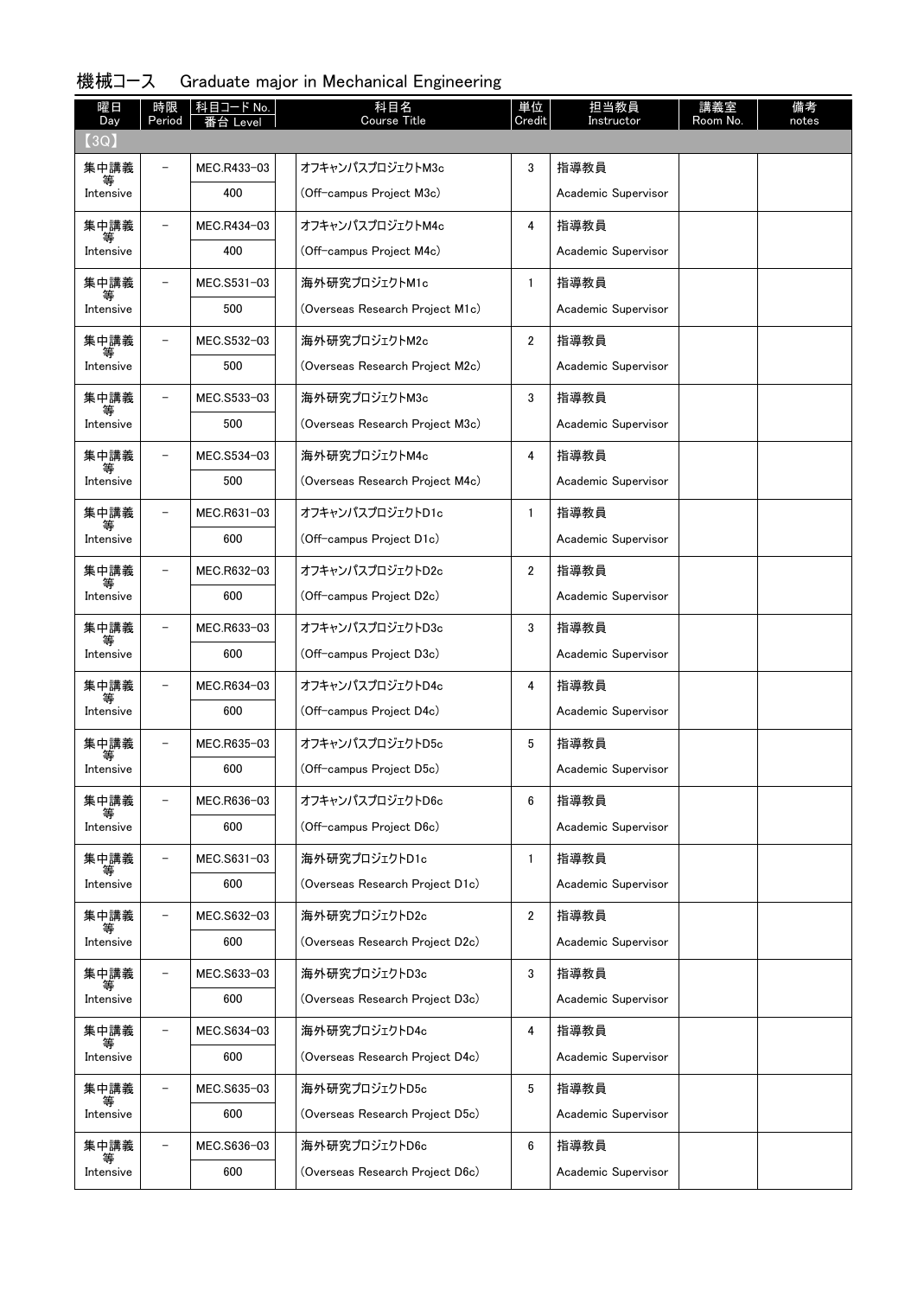| 曜日<br>Day      | 時限<br>Period             | 科目コード No.<br>番台 Level |         | 科目名<br><b>Course Title</b>                                | 単位<br>Credit   | 担当教員<br>Instructor                           | 講義室<br>Room No. | 備考<br>notes   |
|----------------|--------------------------|-----------------------|---------|-----------------------------------------------------------|----------------|----------------------------------------------|-----------------|---------------|
| (3Q)           |                          |                       |         |                                                           |                |                                              |                 |               |
| 集中講義           | $\equiv$                 | MEC.T631-03           |         | 機械工学指導実践                                                  | $\overline{2}$ | 各教員                                          |                 |               |
| Intensive      |                          | 600                   |         | (Teaching Practice in Mechanical<br>Engineering)          |                | Academic Supervisor                          |                 |               |
| (4Q)           |                          |                       |         |                                                           |                |                                              |                 |               |
| 月              | $5 - 6$                  | <b>MEC.G433</b>       |         | 接合工学                                                      | 1              | 佐藤<br>千明                                     | S622            |               |
| Mon            |                          | 400                   |         | (Joining)                                                 |                | 敬久<br>山﨑<br>Sato Chiaki<br>Yamazaki Takahisa |                 |               |
| 月              | $7 - 8$                  | <b>MEC.J432</b>       |         | 超精密機構とその制御                                                | $\mathbf{1}$   | 進士 忠彦<br>佐藤 海二                               | G224, S223      | <b>ACEEES</b> |
| Mon            |                          | 400                   |         | (Mechanism and Control for Ultra-<br>precision Motion)    |                | Shinshi Tadahiko<br>Sato Kaiji               |                 |               |
| 月              | $7 - 8$                  | <b>MEC.N634</b>       | $\star$ | Special Lecture in Mechanical                             | $\mathbf{1}$   | 各教員                                          | <b>I321</b>     |               |
| Mon            |                          | 600                   |         | <b>Engineering IV</b>                                     |                | Academic Supervisor                          |                 |               |
|                |                          |                       |         | (機械工学特別講義第四)                                              |                |                                              |                 |               |
| 火<br>Tue       | $3 - 4$                  | <b>MEC.C434</b>       |         | 製造物の安全性とユーザの安心の科学                                         | $\mathbf{1}$   | 中村 春夫                                        | S621            |               |
|                |                          | 400                   |         | (Sciences of Structural Safety and<br>User's Security)    |                | Nakamura Haruo                               |                 |               |
| 火<br>Tue       | $5 - 6$                  | <b>MEC.L432</b>       | $\star$ | Human-Centered Design                                     | $\mathbf{1}$   | MOUGENOT CELINE                              | S621            |               |
|                |                          | 400                   |         | (人間中心設計学)                                                 |                | Mougenot Celine                              | <b>I124</b>     |               |
| 木<br>Thu       | $3 - 4$                  | <b>MEC.J533</b>       |         | 先端トライボシステム                                                | $\mathbf{1}$   | 京極 啓史<br>平田 敦ほか                              | S622            |               |
|                |                          | 500                   |         | (Advanced Tribosystem)                                    |                | Kyogoku Keiji<br>Hirata Atsushi et al        |                 |               |
| 木              | $5 - 6$                  | MEC.E433              | $\star$ | Advanced Thermal-Fluids                                   | $\mathbf{1}$   | 木倉 宏成                                        | S622            | <b>ACEEES</b> |
| Thu            |                          | 400                   |         | Measurement<br>(熱流体先端計測)                                  |                | 齊藤 卓志<br>Kikura Hiroshige                    |                 |               |
|                |                          |                       |         |                                                           |                | Saito Takushi                                |                 |               |
| 木              | $7 - 8$                  | <b>ENR.K530</b>       |         | マルチスケール熱流動科学                                              | 1              | 長崎 孝夫                                        | <b>I123</b>     | <b>ACEEES</b> |
| Thu            |                          | 500                   |         | (Advanced course of multiscale<br>thermal-fluid sciences) |                | 大河 誠司<br>Nagasaki Takao                      |                 |               |
|                |                          |                       |         |                                                           |                | Okawa Seiji                                  |                 |               |
| 木              | $7 - 8$                  | <b>MEC.M531</b>       | $\star$ | Space Systems Analysis B                                  | $\mathbf{1}$   | 古谷 寛                                         | S622            |               |
| Thu            |                          | 500                   |         | (宇宙システムアナリシスB)                                            |                | Furuya Hiroshi                               |                 |               |
| 金<br>Fri       | $3 - 4$                  | <b>MEC.I531</b>       |         | 機械バイオミメティクス                                               | $\mathbf{1}$   | 田中 博人                                        | <b>I321</b>     |               |
|                |                          | 500                   |         | (Mechanical biomimetics)                                  |                | Tanaka Hiroto                                |                 |               |
| 金<br>Fri       | $5 - 6$                  | <b>MEC.M434</b>       |         | 宇宙ロボティクス                                                  | 1              | 小田 光茂<br>中西 洋喜                               | I121            |               |
|                |                          | 400                   |         | (Space Robotics)                                          |                |                                              |                 |               |
|                |                          |                       |         |                                                           |                | Oda Mitsushige<br>Nakanishi Hiroki           |                 |               |
| 集中講義           | $\overline{\phantom{0}}$ | MEC.R431-04           |         | オフキャンパスプロジェクトM1c                                          | $\mathbf{1}$   | 指導教員                                         |                 |               |
| Intensive      |                          | 400                   |         | (Off-campus Project M1c)                                  |                | Academic Supervisor                          |                 |               |
| 集中講義           | $\overline{\phantom{0}}$ | MEC.R432-04           |         | オフキャンパスプロジェクトM2c                                          | $\overline{2}$ | 指導教員                                         |                 |               |
| 等<br>Intensive |                          | 400                   |         | (Off-campus Project M2c)                                  |                | Academic Supervisor                          |                 |               |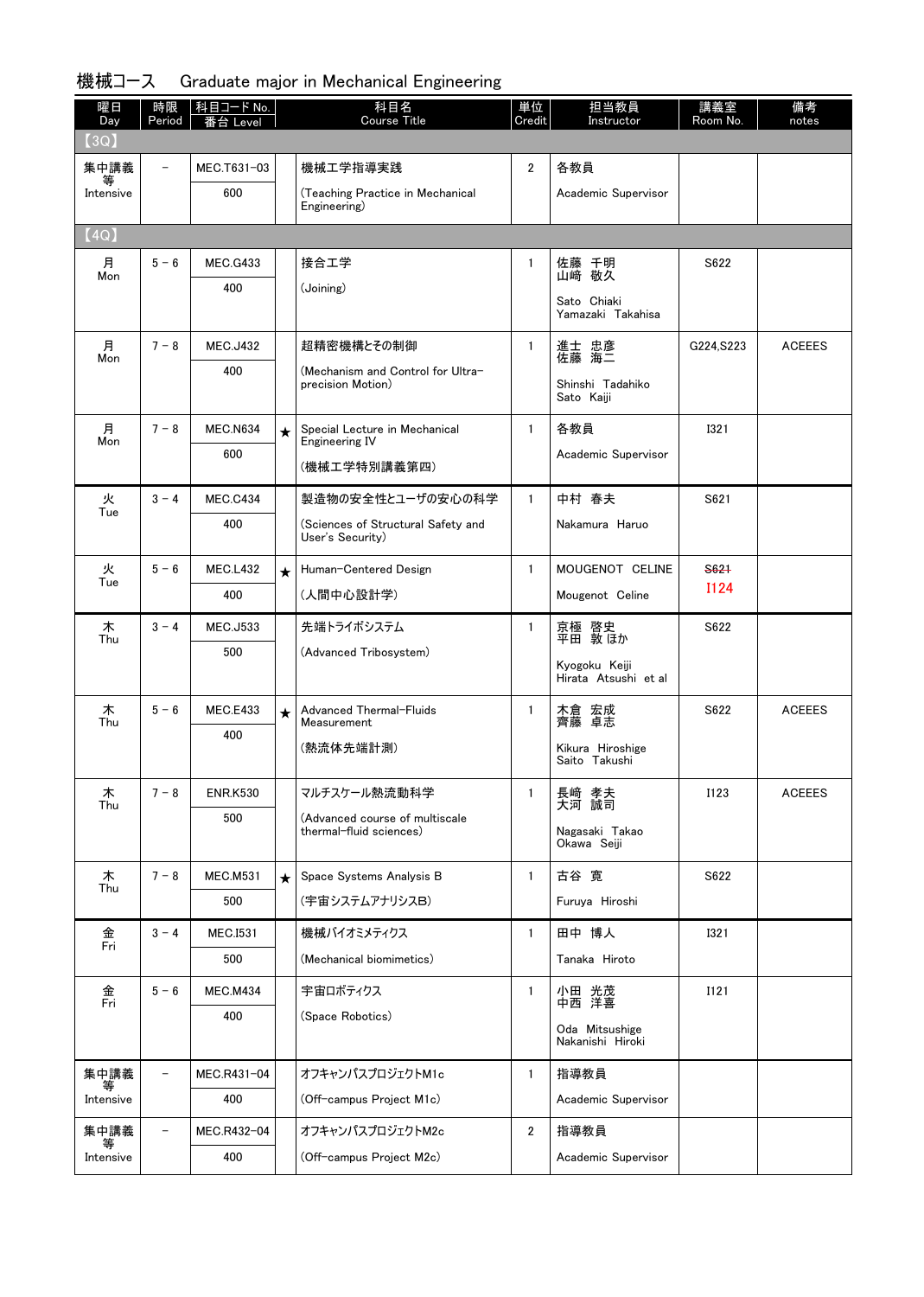#### 曜日 Day 時限 |科目コード No. | ファインの 科目名 Period | 番台 Level | Course Title | Credit | Instructor | Room No. | notes 科目名<br>Course Title 単位 Credit 担当教員 Instructor 講義室 Room No. 備考<br>notes 【4Q】 オフキャンパスプロジェクトM3c (Off-campus Project M3c) 集中講義 等 **Intensive**  $-$  MEC.R433-04 400 3 指導教員 Academic Supervisor オフキャンパスプロジェクトM4c (Off-campus Project M4c) 集中講義 等 Intensive MEC.R434-04 400 4 指導教員 Academic Supervisor 海外研究プロジェクトM1c (Overseas Research Project M1c) 集中講義 等 Intensive  $-$  MEC.S531-04 500 1 指導教員 Academic Supervisor 海外研究プロジェクトM2c (Overseas Research Project M2c) 集中講義 等 Intensive  $-$  MEC.S532-04 500 2 指導教員 Academic Supervisor 海外研究プロジェクトM3c (Overseas Research Project M3c) 集中講義 等 Intensive MEC.S533-04 500 3 指導教員 Academic Supervisor 海外研究プロジェクトM4c (Overseas Research Project M4c) 集中講義 等 Intensive - MEC.S534-04 500 4 指導教員 Academic Supervisor オフキャンパスプロジェクトD1c (Off-campus Project D1c) 集中講義 等 Intensive  $-$  MEC.R631-04  $600$ 1 指導教員 Academic Supervisor オフキャンパスプロジェクトD2c (Off-campus Project D2c) 集中講義 等 Intensive MEC.R632-04 600 2 指導教員 Academic Supervisor オフキャンパスプロジェクトD3c (Off-campus Project D3c) 集中講義 等 Intensive - MEC.R633-04 600 3 指導教員 Academic Supervisor オフキャンパスプロジェクトD4c (Off-campus Project D4c) 集中講義 等 Intensive - MEC.R634-04 600 4 指導教員 Academic Supervisor オフキャンパスプロジェクトD5c (Off-campus Project D5c) 集中講義 等 Intensive MEC.R635-04 600 5 指導教員 Academic Supervisor オフキャンパスプロジェクトD6c (Off-campus Project D6c) 集中講義 等 Intensive MEC.R636-04 600 6 指導教員 Academic Supervisor 海外研究プロジェクトD1c (Overseas Research Project D1c) 集中講義 等 Intensive  $-$  MEC.S631-04  $600$ 1 指導教員 Academic Supervisor 海外研究プロジェクトD2c (Overseas Research Project D2c) 集中講義 等 Intensive - MEC.S632-04 600 2 指導教員 Academic Supervisor 海外研究プロジェクトD3c (Overseas Research Project D3c) 集中講義 等 Intensive MEC.S633-04 600 3 指導教員 Academic Supervisor 海外研究プロジェクトD4c (Overseas Research Project D4c) 集中講義 等 Intensive - MEC.S634-04 600 4 指導教員 Academic Supervisor 海外研究プロジェクトD5c (Overseas Research Project D5c) 集中講義 等 Intensive - MEC.S635-04 600 5 指導教員 Academic Supervisor 海外研究プロジェクトD6c (Overseas Research Project D6c) 集中講義 等 Intensive - MEC.S636-04 600 6 指導教員 Academic Supervisor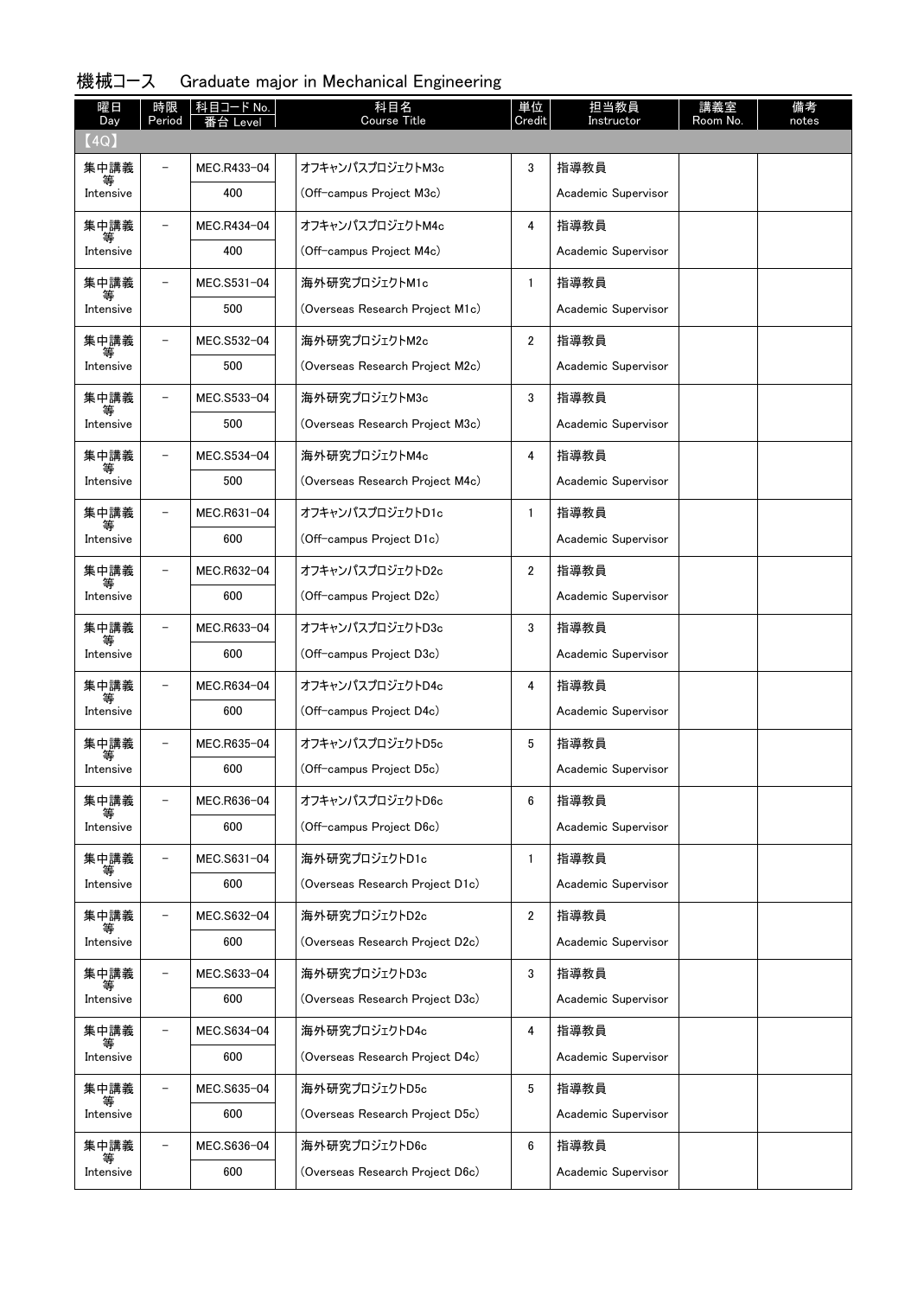| 曜日<br>Day.             | 時限<br>Period             | │科目コード No. │<br>番台 Level | 科目名<br>Course Title                                          | 単位<br>Credit | 担当教員<br>Instructor         | 講義室<br>Room No. | 備考<br>notes |
|------------------------|--------------------------|--------------------------|--------------------------------------------------------------|--------------|----------------------------|-----------------|-------------|
| (4Q)                   |                          |                          |                                                              |              |                            |                 |             |
| 集中講義<br>等<br>Intensive | $\overline{\phantom{m}}$ | MEC.T631-04<br>600       | 機械工学指導実践<br>(Teaching Practice in Mechanical<br>Engineering) |              | 各教員<br>Academic Supervisor |                 |             |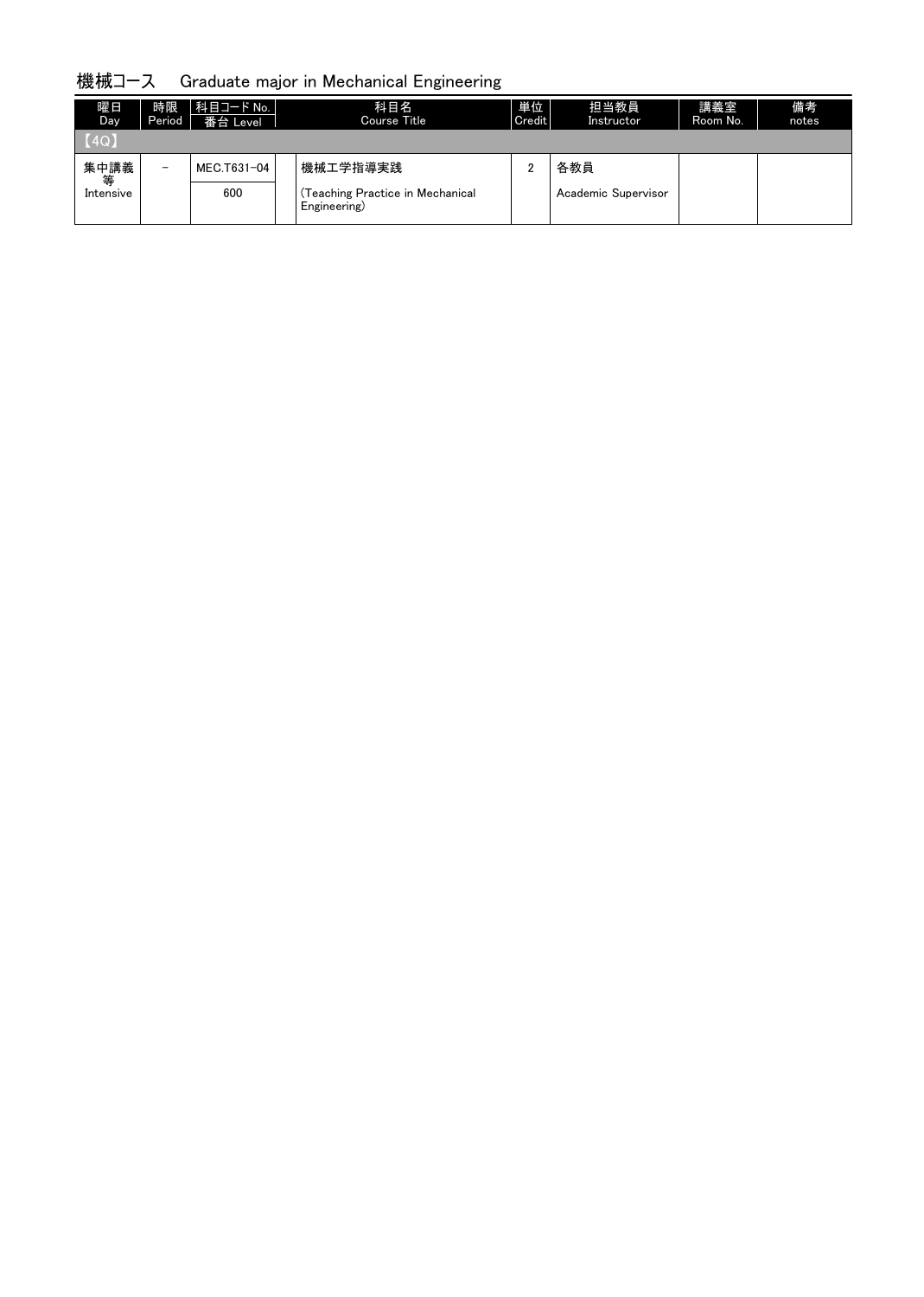| 曜日<br>Day          | 時限<br>Period             | 科目コード No.<br>番台 Level |         | 科目名<br><b>Course Title</b>                                                  | 単位<br>Credit   | 担当教員<br>Instructor                             | 講義室<br>Room No. | 備考<br>notes         |
|--------------------|--------------------------|-----------------------|---------|-----------------------------------------------------------------------------|----------------|------------------------------------------------|-----------------|---------------------|
| $(3 \sim 4Q)$      |                          |                       |         |                                                                             |                |                                                |                 |                     |
| 未定<br>To be        |                          | <b>MEC.U432</b>       | $\star$ | <b>Automotive Comfort Mechanics</b><br>Engineering A                        | 3              | 山北 昌毅<br>花村 克悟ほか                               |                 | $O(3 \sim 4Q)$      |
| announced          |                          | 400                   |         | (自動車の快適性工学A)                                                                |                | Yamakita Masaki<br>Hanamura Katsunori<br>et al |                 |                     |
| 未定                 |                          | <b>MEC.U433</b>       | $\star$ | Advanced Production Engineering A                                           | 3              | 鈴木 定省<br>吉野 雅彦 ほか                              |                 | $O(3 \sim 4Q)$      |
| To be<br>announced |                          | 400                   |         | (先進生産工学A)                                                                   |                | Suzuki Sadami<br>Yoshino Masahiko et<br>al     |                 |                     |
| 未定<br>To be        | $\overline{\phantom{0}}$ | <b>MEC.U434</b>       | $\star$ | Advanced Internal Combustion Engine<br>Engineering and Future Power Train A | 3              | 小酒 英範<br>花村 克悟ほか                               |                 | $O(3 \sim 4Q)$      |
| announced          |                          | 400                   |         | (先進内燃エンジンおよび新規パワートレ<br>インA)                                                 |                | Kosaka Hidenori<br>Hanamura Katsunori<br>et al |                 |                     |
| 未定<br>To be        |                          | <b>MEC.U435</b>       | $\star$ | Basics of Automotive Design A                                               | 3              | 大熊 政明<br>森村 浩明                                 |                 | $O(3 \sim 4Q)$      |
| announced          |                          | 400                   |         | (自動車設計の基礎A)                                                                 |                | Okuma Masaaki<br>Morimura Hiroaki              |                 |                     |
| 未定<br>To be        |                          | <b>MEC.U441</b>       | $\star$ | Automotive Structural System<br>Engineering B                               | 2              | 山浦 弘<br>森村 浩明ほか                                |                 | $O(3 \sim 4Q)$      |
| announced          |                          | 400                   |         | (自動車構造システム工学B)                                                              |                | Yamaura Hiroshi<br>Morimura Hiroaki et<br>al   |                 |                     |
| 未定<br>To be        |                          | <b>MEC.U442</b>       | $\star$ | <b>Automotive Comfort Mechanics</b><br>Engineering B                        | $\overline{2}$ | 山北 昌毅<br>花村 克悟ほか                               |                 | $O(3 \sim 4Q)$      |
| announced          |                          | 400                   |         | (自動車の快適性工学B)                                                                |                | Yamakita Masaki<br>Hanamura Katsunori<br>et al |                 |                     |
| 未定<br>To be        | $\overline{\phantom{0}}$ | <b>MEC.U443</b>       | $\star$ | Advanced Production Engineering B                                           | $\overline{2}$ | 吉野 雅彦<br>鈴木 定省ほか                               |                 | $O(3 \sim 4Q)$      |
| announced          |                          | 400                   |         | (先進生産工学B)                                                                   |                | Yoshino Masahiko<br>Suzuki Sadami et al        |                 |                     |
| 未定<br>To be        | $\overline{\phantom{m}}$ | <b>MEC.U444</b>       | $\star$ | Advanced Internal Combustion Engine<br>Engineering and Future Power Train B | $\mathbf{2}$   | 小酒 英範<br>花村 克悟ほか                               |                 | $O(3 \sim 4Q)$      |
| announced          |                          | 400                   |         | (先進内燃エンジンおよび新規パワートレ<br>インB)                                                 |                | Kosaka Hidenori<br>Hanamura Katsunori<br>et al |                 |                     |
| 未定<br>To be        |                          | <b>MEC.U445</b>       | $\star$ | Basics of Automotive Design B                                               | $\overline{2}$ | 大熊 政明                                          |                 | $O(3 \sim 4Q)$      |
| announced          |                          | 400                   |         | (自動車設計の基礎B)                                                                 |                | Okuma Masaaki                                  |                 |                     |
| 未定<br>To be        |                          | <b>MEC.U447</b>       | $\star$ | Advanced Material Science and<br>Engineering B                              | $\overline{2}$ | 大竹 尚登                                          |                 | $O(3 \sim 4Q)$      |
| announced          |                          | 400                   |         | (先進機械材料の科学と工学B)                                                             |                | Ohtake Naoto                                   |                 |                     |
| 月<br>Mon           | $5 - 8$                  | <b>SCE.Z401</b>       |         | システム制御プロジェクト                                                                | 3              | 天谷 賢治<br>井村 順一 ほか                              | W351            | □<br>$O(3 \sim 4Q)$ |
|                    |                          | 400                   |         | (Systems and Control Engineering<br>Project)                                |                | Amaya Kenji<br>Imura Jun-Ichi et al            |                 |                     |
| 月<br>Mon           | $\overline{\phantom{0}}$ | <b>MEC.U431</b>       | $\star$ | Automotive Structural System<br>Engineering A                               | 3              | 山浦 弘<br>森村 浩明ほか                                |                 | $O(3 \sim 4Q)$      |
|                    |                          | 400                   |         | (自動車構造システム工学A)                                                              |                | Yamaura Hiroshi<br>Morimura Hiroaki et<br>al   |                 |                     |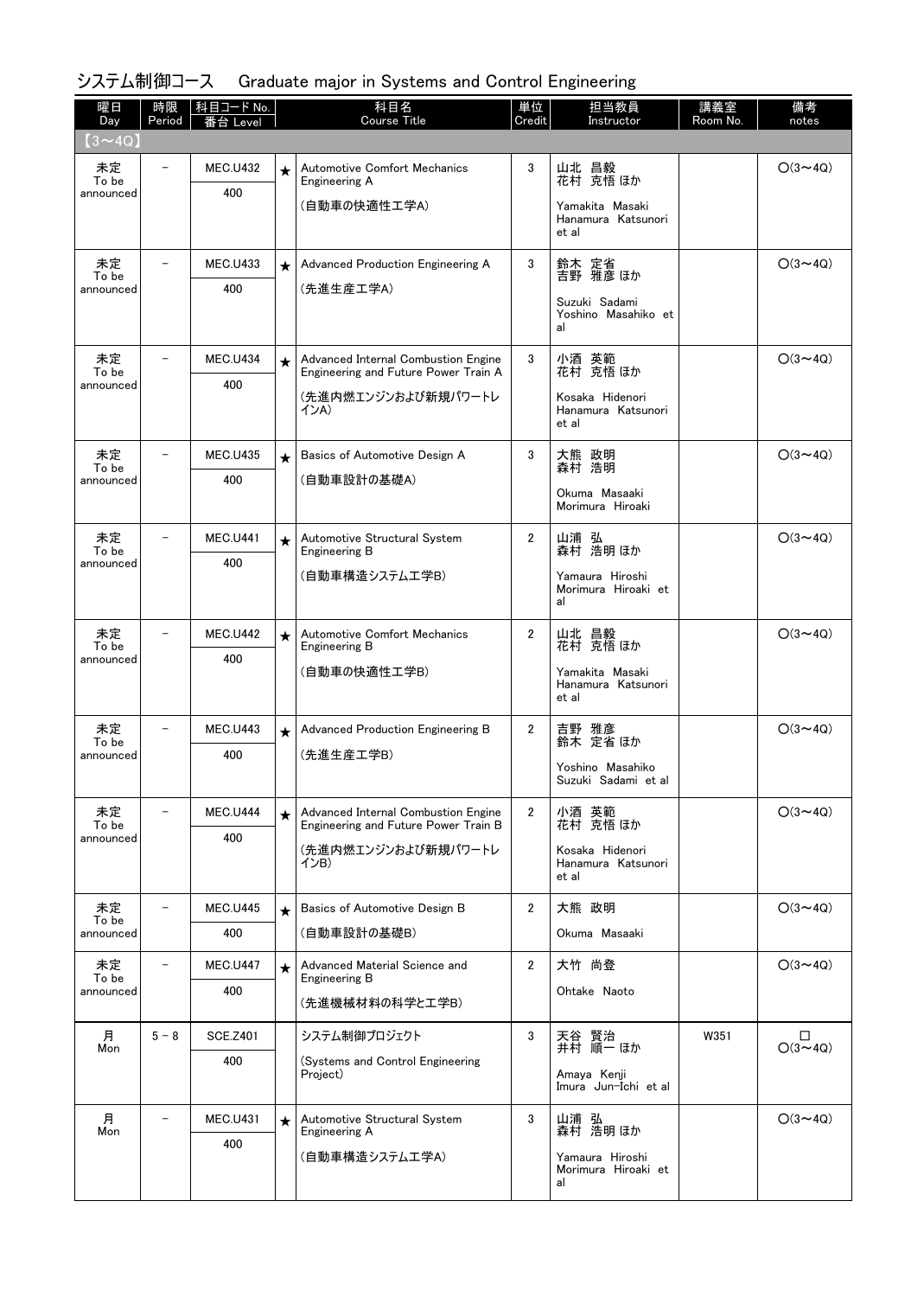| 曜日<br>Day         | 時限<br>Period             | 科目コード No.<br>Level<br>台 |         | 科目名<br><b>Course Title</b>                           | 単位<br>Credit   | 担当教員<br>Instructor                               | 講義室<br>Room No. | 備考<br>notes    |
|-------------------|--------------------------|-------------------------|---------|------------------------------------------------------|----------------|--------------------------------------------------|-----------------|----------------|
| $(3 \sim 40)$     |                          |                         |         |                                                      |                |                                                  |                 |                |
| インターン<br>シップ      |                          | <b>SCE.Z402</b>         | $\star$ | International dispatch project A                     | 3              | 指導教員                                             |                 | $O(3 \sim 4Q)$ |
| Internship        |                          | 400                     |         | (国際派遣プロジェクトA)                                        |                | Academic Supervisor                              |                 |                |
| 講究等               | $\overline{\phantom{0}}$ | <b>SCE.Z492</b>         |         | システム制御講究F1                                           | $\overline{2}$ | 指導教員                                             |                 | $O(3 \sim 4Q)$ |
| Seminar           |                          | 400                     |         | (Seminar in Systems and Control<br>Engineering F1)   |                | Academic Supervisor                              |                 |                |
| 講究等<br>Seminar    | $\qquad \qquad -$        | <b>SCE.Z592</b>         |         | システム制御講究F2                                           | $\overline{2}$ | 指導教員                                             |                 | $O(3 \sim 4Q)$ |
|                   |                          | 500                     |         | (Seminar in Systems and Control<br>Engineering F2)   |                | Academic Supervisor                              |                 |                |
| 講究等<br>Seminar    |                          | <b>SCE.Z692</b>         |         | システム制御講究F3                                           | $\overline{2}$ | 指導教員                                             |                 | $O(3 \sim 4Q)$ |
|                   |                          | 600                     |         | (Seminar in Systems and Control<br>Engineering F3)   |                | Academic Supervisor                              |                 |                |
| 講究等<br>Seminar    |                          | SCE.Z694                |         | システム制御講究F4                                           | $\overline{2}$ | 指導教員                                             |                 | $O(3 \sim 4Q)$ |
|                   |                          | 600                     |         | (Seminar in Systems and Control<br>Engineering F4)   |                | Academic Supervisor                              |                 |                |
| 講究等<br>Seminar    | -                        | <b>SCE.Z696</b>         |         | システム制御講究F5                                           | $\overline{2}$ | 指導教員                                             |                 | $O(3 \sim 4Q)$ |
|                   |                          | 600                     |         | (Seminar in Systems and Control<br>Engineering F5)   |                | Academic Supervisor                              |                 |                |
| (3Q)              |                          |                         |         |                                                      |                |                                                  |                 |                |
| 月<br>Mon          | $3 - 4$                  | <b>SCE.C401</b>         | $\star$ | System Identification and Estimation                 | $\mathbf{1}$   | 山北 昌毅                                            | S514            |                |
|                   |                          | 400                     |         | (システムの同定と推定)                                         |                | Yamakita Masaki                                  |                 |                |
| 火<br>Tue          | $5 - 6$                  | <b>SCE.I432</b>         | $\star$ | Acoustic measurement engineering                     | $\mathbf{1}$   | 蜂屋 弘之                                            | S514            |                |
|                   |                          | 400                     |         | (音響計測工学)                                             |                | Hachiya Hiroyuki                                 |                 |                |
| 木<br>Thu          | $3 - 4$                  | <b>SCE.M502</b>         | $\star$ | Modeling of Bio-Systems II                           | $\mathbf{1}$   | 中島 求<br>倉林 大輔 ほか                                 | W934            |                |
|                   |                          | 500                     |         | (生体システムモデリング II)                                     |                | Nakashima Motomu<br>Kurabayashi Daisuke<br>et al |                 |                |
| 金<br>Fri          | $3 - 4$                  | <b>SCE.A404</b>         | $\star$ | Nonlinear Dynamics                                   | $\mathbf{1}$   | 中尾 裕也                                            | W831            |                |
|                   |                          | 400                     |         | (非線形ダイナミクス)                                          |                | Nakao Hiroya                                     |                 |                |
| 金<br>Fri          | $5 - 6$                  | <b>SCE.S402</b>         | $\star$ | <b>Fluid Robotics</b>                                | $\mathbf{1}$   | 塚越 秀行                                            | S514            |                |
|                   |                          | 400                     |         | (流体ロボティクス)                                           |                | Tsukagoshi Hideyuki                              |                 |                |
| インターン<br>シップ      |                          | SCE.Z510-03             |         | 修士インターンシップ(システム制御)<br>A1[3]                          | $\mathbf{2}$   | 指導教員                                             |                 |                |
| Internship        |                          | 500                     |         | (MC Internship (Systems & Control)<br>A1[3]          |                | Academic Supervisor                              |                 |                |
| インターン             |                          | SCE.Z511-03             |         | 修士インターンシップ(システム制御)                                   | $\mathbf{2}$   | 指導教員                                             |                 |                |
| シップ<br>Internship |                          | 500                     |         | A2[3]<br>(MC Internship (Systems & Control)<br>A2[3] |                | Academic Supervisor                              |                 |                |
| インターン<br>シップ      |                          | SCE.Z512-03             |         | 修士インターンシップ (システム制御)<br>B1[3]                         | $\mathbf{1}$   | 指導教員                                             |                 |                |
| Internship        |                          | 500                     |         | (MC Internship (Systems & Control)<br>B1[3])         |                | Academic Supervisor                              |                 |                |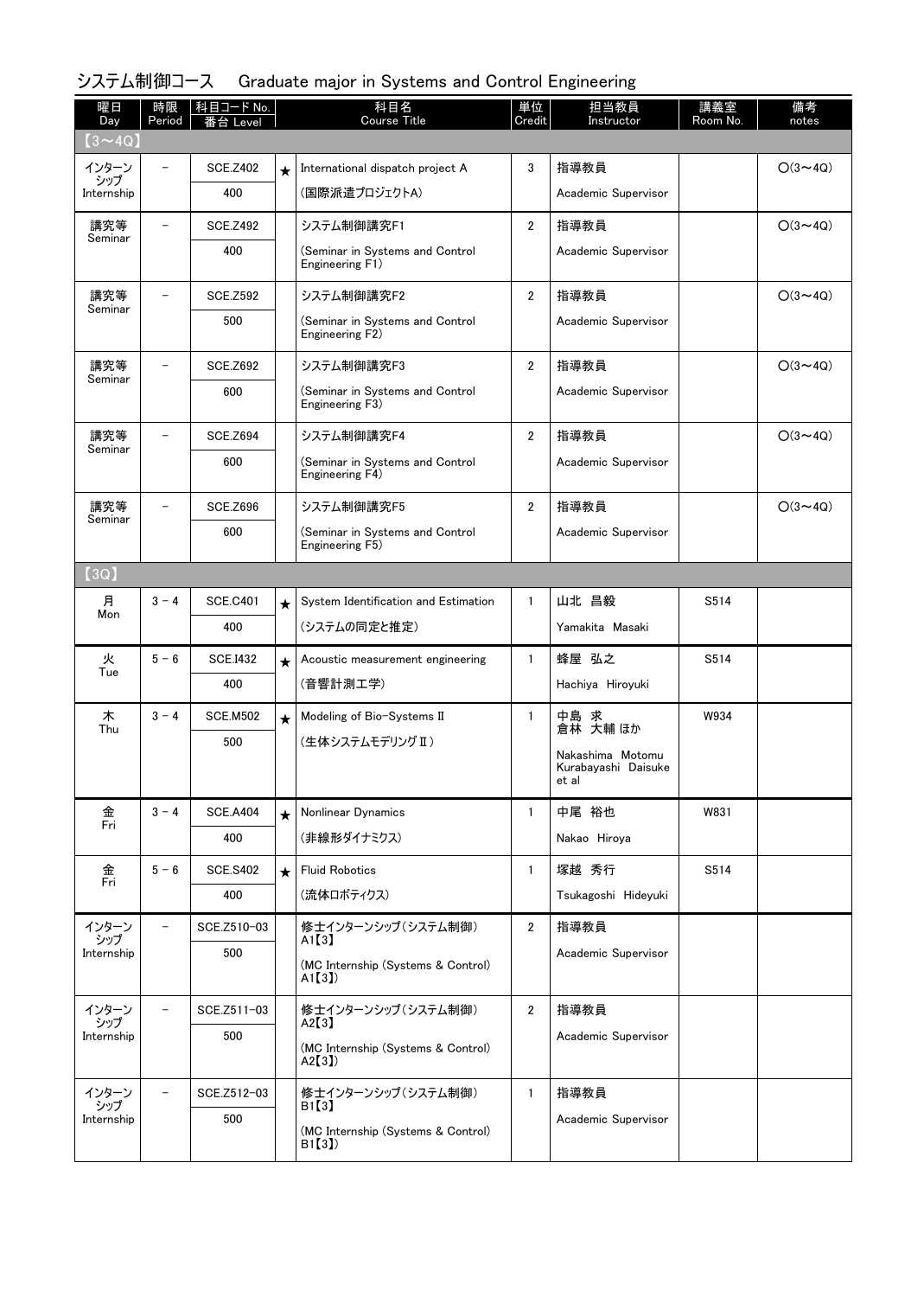| 曜日<br>Day         | 時限<br>Period             | <b>科目コード No.</b><br>Level |         | 科目名<br>Course Title                                  | 単位<br>Credit   | 担当教員<br>Instructor       | 講義室<br>Room No. | 備考<br>notes |
|-------------------|--------------------------|---------------------------|---------|------------------------------------------------------|----------------|--------------------------|-----------------|-------------|
| (3Q)              |                          |                           |         |                                                      |                |                          |                 |             |
| インターン             |                          | SCE.Z513-03               |         | 修士インターンシップ(システム制御)                                   | $\mathbf{1}$   | 指導教員                     |                 |             |
| シップ<br>Internship |                          | 500                       |         | B2[3]<br>(MC Internship (Systems & Control)<br>B2[3] |                | Academic Supervisor      |                 |             |
| インターン             | $\overline{\phantom{0}}$ | SCE.Z610-03               |         | 博士インターンシップ(システム制御)                                   | $\overline{2}$ | 指導教員                     |                 |             |
| シップ<br>Internship |                          | 600                       |         | AI[3]<br>(DC Internship (Systems & Control)<br>A1[3] |                | Academic Supervisor      |                 |             |
| インターン             |                          | SCE.Z611-03               |         | 博士インターンシップ(システム制御)                                   | $\overline{2}$ | 指導教員                     |                 |             |
| シップ<br>Internship |                          | 600                       |         | A2[3]<br>(DC Internship (Systems & Control)<br>A2[3] |                | Academic Supervisor      |                 |             |
| インターン<br>シップ      | $\overline{\phantom{0}}$ | SCE.Z612-03               |         | 博士インターンシップ(システム制御)<br>B1(3)                          | $\mathbf{1}$   | 指導教員                     |                 |             |
| Internship        |                          | 600                       |         | (DC Internship (Systems & Control)<br>B1[3]          |                | Academic Supervisor      |                 |             |
| インターン<br>シップ      | $\equiv$                 | SCE.Z613-03               |         | 博士インターンシップ(システム制御)<br>B2[3]                          | $\mathbf{1}$   | 指導教員                     |                 |             |
| Internship        |                          | 600                       |         | (DC Internship (Systems & Control)<br>B2[3]          |                | Academic Supervisor      |                 |             |
| 講究等<br>Seminar    | $\overline{\phantom{0}}$ | SCE.Z681-03               |         | 研究プロセスA1                                             | $\overline{2}$ | 指導教員                     |                 |             |
|                   |                          | 600                       |         | (Research processA1)                                 |                | Academic Supervisor      |                 |             |
| 講究等<br>Seminar    |                          | SCE.Z682-03               |         | 研究プロセスA2                                             | $\overline{2}$ | 指導教員                     |                 |             |
|                   |                          | 600                       |         | (Research processA2)                                 |                | Academic Supervisor      |                 |             |
| 講究等<br>Seminar    | $\overline{\phantom{0}}$ | SCE.Z683-03               |         | 研究プロセスA3                                             | $\overline{2}$ | 指導教員                     |                 |             |
|                   |                          | 600                       |         | (Research processA3)                                 |                | Academic Supervisor      |                 |             |
| 講究等<br>Seminar    | $\equiv$                 | SCE.Z684-03               |         | 研究プロセスB1                                             | $\mathbf{1}$   | 指導教員                     |                 |             |
|                   |                          | 600                       |         | (Research processB1)                                 |                | Academic Supervisor      |                 |             |
| 講究等<br>Seminar    | $\overline{\phantom{0}}$ | SCE.Z685-03               |         | 研究プロセスB2                                             | $\mathbf{1}$   | 指導教員                     |                 |             |
|                   |                          | 600                       |         | (Research processB2)                                 |                | Academic Supervisor      |                 |             |
| 講究等<br>Seminar    | $\overline{\phantom{0}}$ | SCE.Z686-03               |         | 研究プロセスB3                                             | $\mathbf{1}$   | 指導教員                     |                 |             |
|                   |                          | 600                       |         | (Research processB3)                                 |                | Academic Supervisor      |                 |             |
| 講究等<br>Seminar    |                          | SCE.Z687-03               |         | 研究プロセスB4                                             | $\mathbf{1}$   | 指導教員                     |                 |             |
|                   |                          | 600                       |         | (Research processB4)                                 |                | Academic Supervisor      |                 |             |
| 講究等<br>Seminar    | -                        | SCE.Z688-03               |         | 研究プロセスB5                                             | $\mathbf{1}$   | 指導教員                     |                 |             |
|                   |                          | 600                       |         | (Research processB5)                                 |                | Academic Supervisor      |                 |             |
| 講究等<br>Seminar    | -                        | SCE.Z689-03               |         | 研究プロセスB6                                             | $\mathbf{1}$   | 指導教員                     |                 |             |
|                   |                          | 600                       |         | (Research processB6)                                 |                | Academic Supervisor      |                 |             |
| [4Q]              |                          |                           |         |                                                      |                |                          |                 |             |
| 月<br>Mon          | $3 - 4$                  | <b>SCE.I501</b><br>500    | $\star$ | Computational Imaging<br>(画像処理)                      | $\mathbf{1}$   | 田中 正行<br>Tanaka Masayuki | S516            |             |
|                   |                          |                           |         |                                                      |                |                          |                 |             |
| 火<br>Tue          | $3 - 4$                  | <b>SCE.A502</b><br>500    |         | 確率ダイナミクス<br>(Stochastic Dynamics)                    | $\mathbf{1}$   | 木村 康治<br>Kimura Koji     | W331            |             |
|                   |                          |                           |         |                                                      |                |                          |                 |             |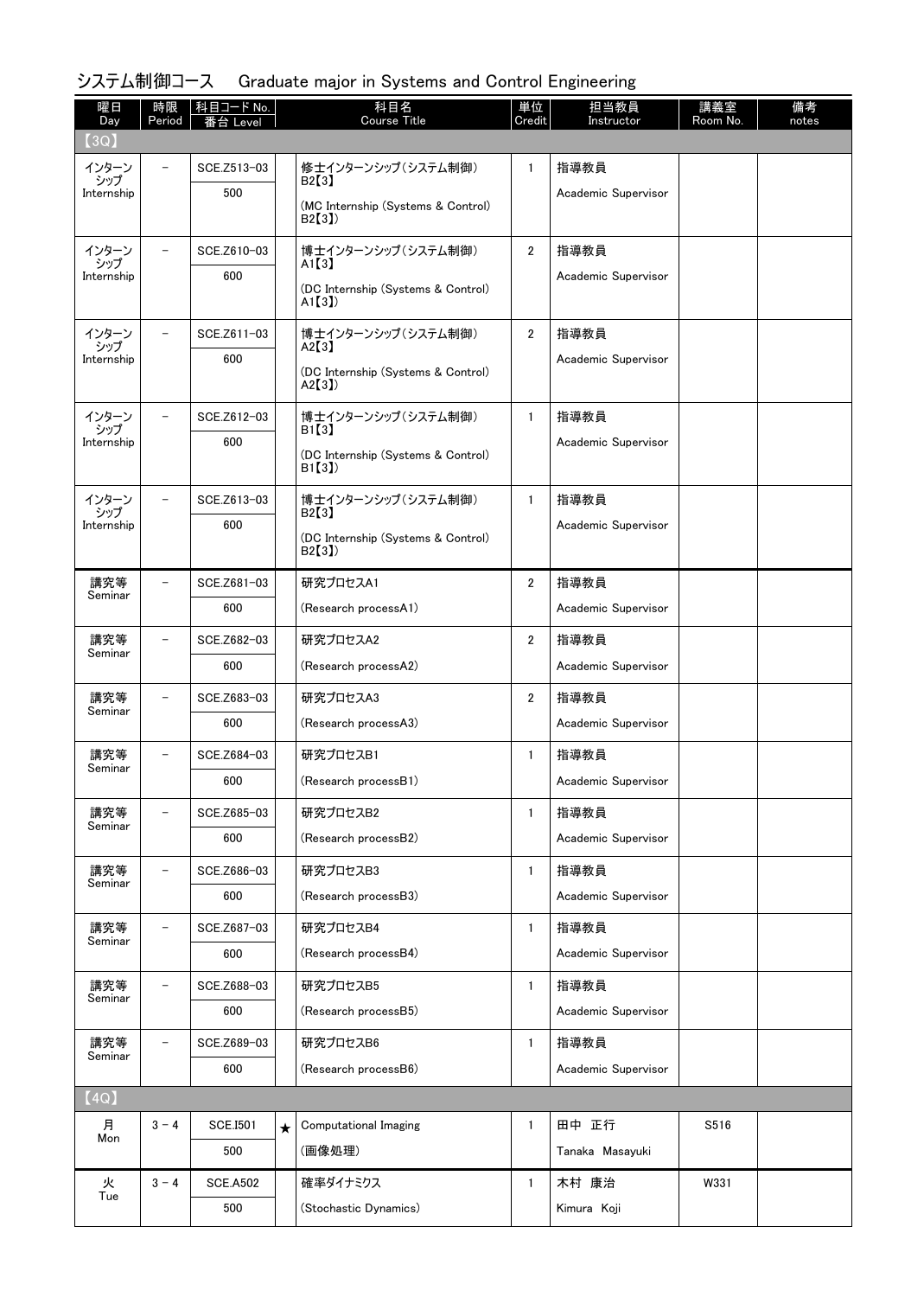| 曜日<br>Day            | 時限<br>Period             | 科目コード No.<br>Leve |         | 科目名<br><b>Course Title</b>                  | 単位<br>Credit   | 担当教員<br>Instructor                    | 講義室<br>Room No. | 備考<br>notes |
|----------------------|--------------------------|-------------------|---------|---------------------------------------------|----------------|---------------------------------------|-----------------|-------------|
| (4Q)                 |                          |                   |         |                                             |                |                                       |                 |             |
| 火                    | $5 - 6$                  | <b>SCE.C502</b>   | $\star$ | <b>Hybrid Systems Control</b>               | $\mathbf{1}$   | 井村 順一                                 | W831            |             |
| Tue                  |                          | 500               |         | (ハイブリッドシステム制御)                              |                | Imura Jun-Ichi                        |                 |             |
| 木                    | $3 - 4$                  | <b>SCE.C531</b>   | $\star$ | Nonlinear and Adaptive Control              | $\mathbf{1}$   | 早川 朋久                                 | W832            |             |
| Thu                  |                          | 500               |         | (非線形・適応制御)                                  |                | Hayakawa Tomohisa                     |                 |             |
| 金<br>Fri             | $3 - 4$                  | <b>SCE.C533</b>   | $\star$ | <b>Network Control Systems</b>              | $\mathbf{1}$   | 早川 朋久<br>畑中 健志                        | W831            |             |
|                      |                          | 500               |         | (ネットワークシステム制御)                              |                | Hayakawa Tomohisa<br>Hatanaka Takeshi |                 |             |
| 金                    | $5 - 6$                  | <b>SCE.A501</b>   | $\star$ | Theory of Complex Networks                  | $\mathbf{1}$   | 中尾 裕也                                 | W831            |             |
| Fri                  |                          | 500               |         | (複雑ネットワーク理論)                                |                | Nakao Hiroya                          |                 |             |
| 金<br>Fri             | $7 - 8$                  | <b>SCE.I531</b>   | $\star$ | <b>Computer Vision</b>                      | $\mathbf{1}$   | 奥冨 正敏                                 | S515            |             |
|                      |                          | 500               |         | (コンピュータビジョン)                                |                | Okutomi Masatoshi                     |                 |             |
| インターン<br>シップ         |                          | SCE.Z510-04       |         | 修士インターンシップ(システム制御)<br>AI[4]                 | $\overline{2}$ | 指導教員                                  |                 |             |
| Internship           |                          | 500               |         | (MC Internship (Systems & Control)          |                | Academic Supervisor                   |                 |             |
|                      |                          |                   |         | A1[4]                                       |                |                                       |                 |             |
| インターン<br>・シップ        | $\overline{\phantom{0}}$ | SCE.Z511-04       |         | 修士インターンシップ(システム制御)<br>A2[4]                 | $\overline{2}$ | 指導教員                                  |                 |             |
| Internship           |                          | 500               |         | (MC Internship (Systems & Control)          |                | Academic Supervisor                   |                 |             |
|                      |                          |                   |         | A2[4]                                       |                |                                       |                 |             |
| インターン<br>م<br>مراران |                          | SCE.Z512-04       |         | 修士インターンシップ (システム制御)<br>B1[4]                | $\mathbf{1}$   | 指導教員                                  |                 |             |
| Internship           |                          | 500               |         | (MC Internship (Systems & Control)<br>B1(4) |                | Academic Supervisor                   |                 |             |
| インターン<br>・シップ        |                          | SCE.Z513-04       |         | 修士インターンシップ(システム制御)<br>B2[4]                 | $\mathbf{1}$   | 指導教員                                  |                 |             |
| Internship           |                          | 500               |         | (MC Internship (Systems & Control)          |                | Academic Supervisor                   |                 |             |
|                      |                          |                   |         | B2[4]                                       |                |                                       |                 |             |
| インターン<br>シップ         |                          | SCE.Z610-04       |         | 博士インターンシップ(システム制御)<br>AI(4)                 | $\overline{2}$ | 指導教員                                  |                 |             |
| Internship           |                          | 600               |         | (DC Internship (Systems & Control)          |                | Academic Supervisor                   |                 |             |
|                      |                          |                   |         | A1[4]                                       |                |                                       |                 |             |
| インターン<br>シップ         | $\overline{\phantom{0}}$ | SCE.Z611-04       |         | 博士インターンシップ(システム制御)<br>A2[4]                 | $\overline{2}$ | 指導教員                                  |                 |             |
| Internship           |                          | 600               |         | (DC Internship (Systems & Control)          |                | Academic Supervisor                   |                 |             |
|                      |                          |                   |         | A2[4]                                       |                |                                       |                 |             |
| インターン<br>シップ         | $\overline{a}$           | SCE.Z612-04       |         | 博士インターンシップ(システム制御)<br>B1[4]                 | $\mathbf{1}$   | 指導教員                                  |                 |             |
| Internship           |                          | 600               |         | (DC Internship (Systems & Control)          |                | Academic Supervisor                   |                 |             |
|                      |                          |                   |         | B1(4)                                       |                |                                       |                 |             |
| インターン<br>シップ         | $\equiv$                 | SCE.Z613-04       |         | 博士インターンシップ(システム制御)<br>B2[4]                 | $\mathbf{1}$   | 指導教員                                  |                 |             |
| Internship           |                          | 600               |         | (DC Internship (Systems & Control)<br>B2[4] |                | Academic Supervisor                   |                 |             |
| 講究等                  | -                        | SCE.Z681-04       |         | 研究プロセスA1                                    | $\overline{2}$ | 指導教員                                  |                 |             |
| Seminar              |                          | 600               |         | (Research processA1)                        |                | Academic Supervisor                   |                 |             |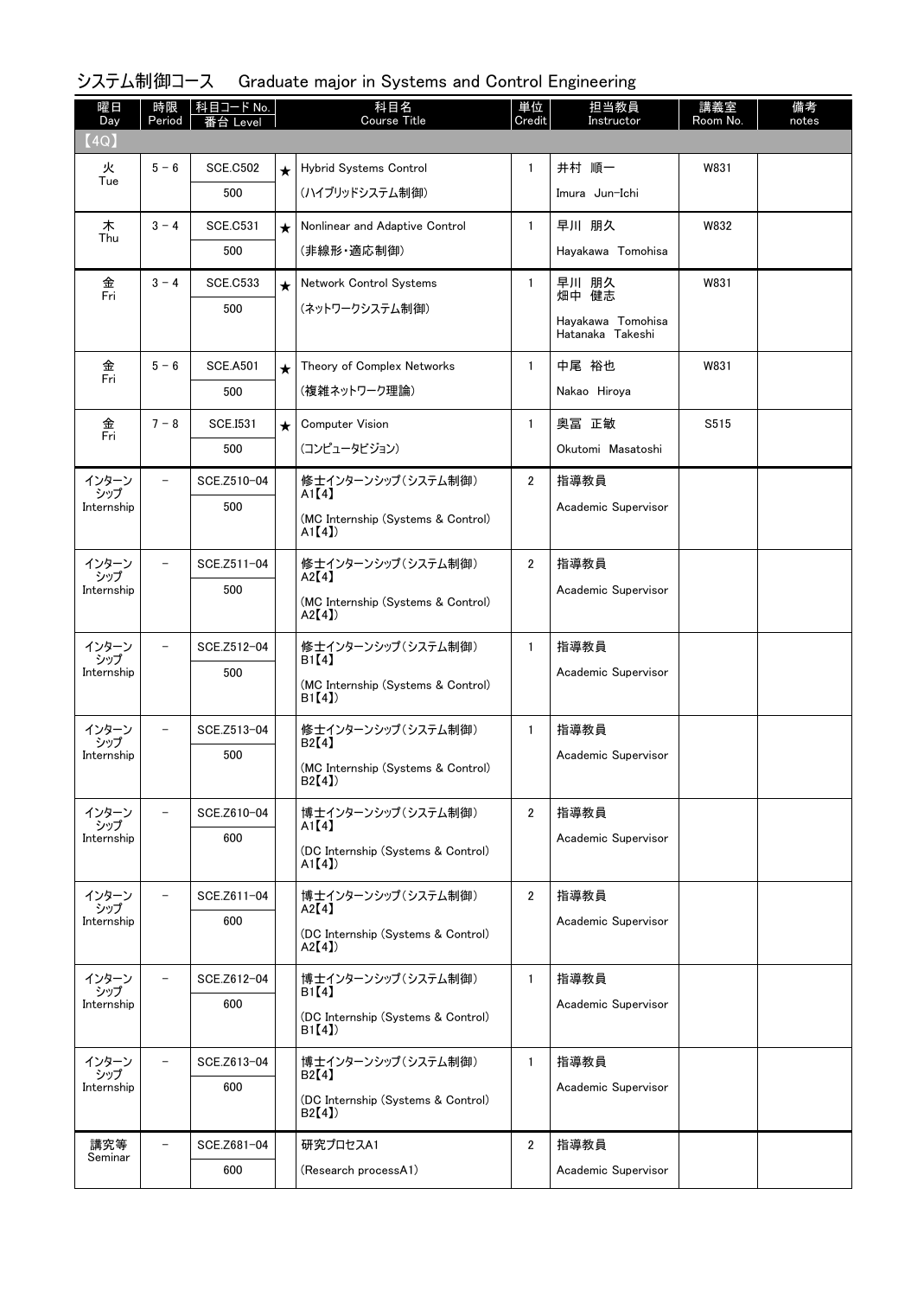| 曜日<br>Day      | 時限<br>Period             | 科目コード No.<br>番台 Level | 科目名<br>Course Title  | 単位<br>Credit   | 担当教員<br>Instructor  | 講義室<br>Room No. | 備考<br>notes |
|----------------|--------------------------|-----------------------|----------------------|----------------|---------------------|-----------------|-------------|
| [4Q]           |                          |                       |                      |                |                     |                 |             |
| 講究等<br>Seminar | $\overline{\phantom{0}}$ | SCE.Z682-04           | 研究プロセスA2             | $\overline{2}$ | 指導教員                |                 |             |
|                |                          | 600                   | (Research processA2) |                | Academic Supervisor |                 |             |
| 講究等<br>Seminar | $\overline{\phantom{0}}$ | SCE.Z683-04           | 研究プロセスA3             | $\overline{2}$ | 指導教員                |                 |             |
|                |                          | 600                   | (Research processA3) |                | Academic Supervisor |                 |             |
| 講究等<br>Seminar | $\overline{\phantom{0}}$ | SCE.Z684-04           | 研究プロセスB1             | $\mathbf{1}$   | 指導教員                |                 |             |
|                |                          | 600                   | (Research processB1) |                | Academic Supervisor |                 |             |
| 講究等<br>Seminar |                          | SCE.Z685-04           | 研究プロセスB2             | $\mathbf{1}$   | 指導教員                |                 |             |
|                |                          | 600                   | (Research processB2) |                | Academic Supervisor |                 |             |
| 講究等<br>Seminar | $\overline{\phantom{0}}$ | SCE.Z686-04           | 研究プロセスB3             | $\mathbf{1}$   | 指導教員                |                 |             |
|                |                          | 600                   | (Research processB3) |                | Academic Supervisor |                 |             |
| 講究等<br>Seminar | $\overline{\phantom{0}}$ | SCE.Z687-04           | 研究プロセスB4             | $\mathbf{1}$   | 指導教員                |                 |             |
|                |                          | 600                   | (Research processB4) |                | Academic Supervisor |                 |             |
| 講究等<br>Seminar | $\overline{\phantom{0}}$ | SCE.Z688-04           | 研究プロセスB5             | $\mathbf{1}$   | 指導教員                |                 |             |
|                |                          | 600                   | (Research processB5) |                | Academic Supervisor |                 |             |
| 講究等<br>Seminar | -                        | SCE.Z689-04           | 研究プロセスB6             | 1              | 指導教員                |                 |             |
|                |                          | 600                   | (Research processB6) |                | Academic Supervisor |                 |             |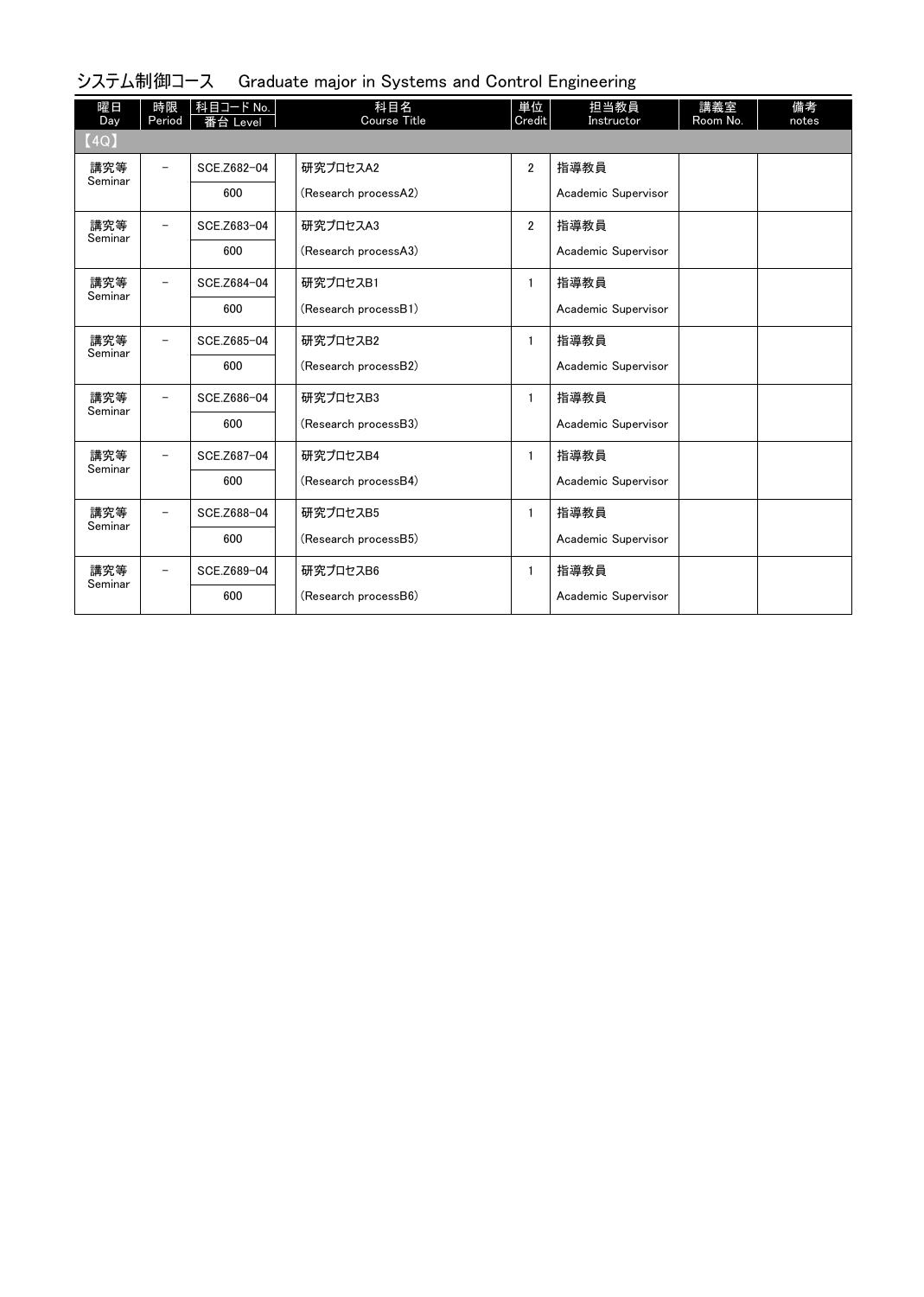| 曜日<br>Day         | 時限<br>Period             | 科目コード No.<br>台 Level |         | 科目名<br><b>Course Title</b>                                       | 単位<br>Credit   | 担当教員<br>Instructor                  | 講義室<br>Room No. | 備考<br>notes    |
|-------------------|--------------------------|----------------------|---------|------------------------------------------------------------------|----------------|-------------------------------------|-----------------|----------------|
| $(3 \sim 4Q)$     |                          |                      |         |                                                                  |                |                                     |                 |                |
| 集中講義              |                          | EEE.R411             | $\star$ | International Communication I                                    | $\mathbf{1}$   | 梶川 浩太郎<br>大見 俊一郎                    |                 | $O(3 \sim 4Q)$ |
| Intensive         |                          | 400                  |         | (国際コミュニケーションI)                                                   |                | Kaiikawa Kotaro                     |                 |                |
|                   |                          |                      |         |                                                                  |                | Ohmi Shun-Ichiro                    |                 |                |
| 集中講義              |                          | <b>EEE.R421</b>      | $\star$ | Academic Presentation I                                          | $\mathbf{1}$   | 梶川 浩太郎<br>大見 俊一郎                    |                 | $O(3 \sim 4Q)$ |
| Intensive         |                          | 400                  |         | (アカデミックプレゼンテーションI)                                               |                | Kajikawa Kotaro                     |                 |                |
|                   |                          |                      |         |                                                                  |                | Ohmi Shun-Ichiro                    |                 |                |
| 集中講義<br>等         |                          | EEE.Z471             | $\star$ | Seminar for Cultivating International<br>Understanding I         | $\mathbf{2}$   | 梶川 浩太郎<br>大見 俊一郎                    |                 | $O(3 \sim 4Q)$ |
| Intensive         |                          | 400                  |         | (国際交流演習I)                                                        |                | Kajikawa Kotaro<br>Ohmi Shun-Ichiro |                 |                |
|                   |                          |                      |         |                                                                  |                |                                     |                 | $O(3 \sim 4Q)$ |
| 集中講義<br>Intensive |                          | EEE.R511<br>500      | ★<br>▲  | International Communication III<br>(国際コミュニケーションIII)              | $\mathbf{1}$   | 梶川 浩太郎<br>大見 俊一郎                    |                 |                |
|                   |                          |                      |         |                                                                  |                | Kajikawa Kotaro<br>Ohmi Shun-Ichiro |                 |                |
| 集中講義              |                          | <b>EEE.R521</b>      | $\star$ | Academic Presentation III                                        | $\mathbf{1}$   | 梶川 浩太郎<br>大見 俊一郎                    |                 | $O(3 \sim 4Q)$ |
| Intensive         |                          | 500                  |         | (アカデミックプレゼンテーションIII)                                             |                | Kajikawa Kotaro                     |                 |                |
|                   |                          |                      |         |                                                                  |                | Ohmi Shun-Ichiro                    |                 |                |
| 集中講義              | $\overline{\phantom{0}}$ | EEE.R551-02          | $\star$ | Study Abroad (Master Course) A                                   | $\mathbf{1}$   | 指導教員                                |                 | $O(3 \sim 4Q)$ |
| Intensive         |                          | 500                  |         | (海外留学(修士)A)                                                      |                | Academic Supervisor                 |                 |                |
| 集中講義              |                          | EEE.R552-02          | $\star$ | Study Abroad (Master Course) B                                   | $\overline{2}$ | 指導教員                                |                 | $O(3 \sim 4Q)$ |
| Intensive         |                          | 500                  |         | (海外留学(修士)B)                                                      |                | Academic Supervisor                 |                 |                |
| 集中講義              |                          | EEE.R553-02          | $\star$ | Study Abroad (Master Course) C                                   | 4              | 指導教員                                |                 | $O(3 \sim 4Q)$ |
| Intensive         |                          | 500                  |         | (海外留学(修士)C)                                                      |                | Academic Supervisor                 |                 |                |
| 集中講義<br>等         | $\overline{\phantom{0}}$ | EEE.R554-02          | $\star$ | Study Abroad (Master Course) D                                   | 6              | 指導教員                                |                 | $O(3 \sim 4Q)$ |
| Intensive         |                          | 500                  |         | (海外留学(修士)D)                                                      |                | Academic Supervisor                 |                 |                |
| 集中講義              |                          | EEE.G612             |         | 電気電子工学特別講義第二                                                     | $\mathbf{1}$   | 未定                                  |                 | $O(3 \sim 4Q)$ |
| Intensive         |                          | 600                  |         | (Special Lecture II on Electrical and<br>Electronic Engineering) |                | Undecided                           |                 |                |
| 集中講義              |                          | EEE.R601-02          |         | 教授法トレーニング                                                        | $\mathbf{1}$   | 指導教員                                |                 | $O(3 \sim 4Q)$ |
| Intensive         |                          | 600                  |         | (Training on Teaching Technique)                                 |                | Academic Supervisor                 |                 |                |
| 集中講義<br>等         | $\overline{\phantom{0}}$ | EEE.R611-02          |         | 博士コロキウム                                                          | $\mathbf{1}$   | 指導教員                                |                 | $O(3 \sim 4Q)$ |
| Intensive         |                          | 600                  |         | (Doctor Course Colloquium)                                       |                | Academic Supervisor                 |                 |                |
| 集中講義              | $\overline{\phantom{m}}$ | EEE.R621-02          | $\star$ | <b>International Presentations</b>                               | $\mathbf{1}$   | 指導教員                                |                 | $O(3 \sim 4Q)$ |
| Intensive         |                          | 600                  |         | (国際プレゼンテーション)                                                    |                | Academic Supervisor                 |                 |                |
| 集中講義              |                          | EEE.R631-02          |         | 電気電子工学特別解析                                                       | $\overline{2}$ | 指導教員                                |                 | $O(3 \sim 4Q)$ |
| Intensive         |                          | 600                  |         | (Special Analysis on Electrical and<br>Electronic Engineering)   |                | Academic Supervisor                 |                 |                |
| 集中講義              | $\overline{\phantom{m}}$ | EEE.R641-02          |         | 電気電子工学実践研究                                                       | $\overline{2}$ | 指導教員                                |                 | $O(3 \sim 4Q)$ |
| 等<br>Intensive    |                          | 600                  |         | (Practical Research on Electrical and<br>Electronic Engineering) |                | Academic Supervisor                 |                 |                |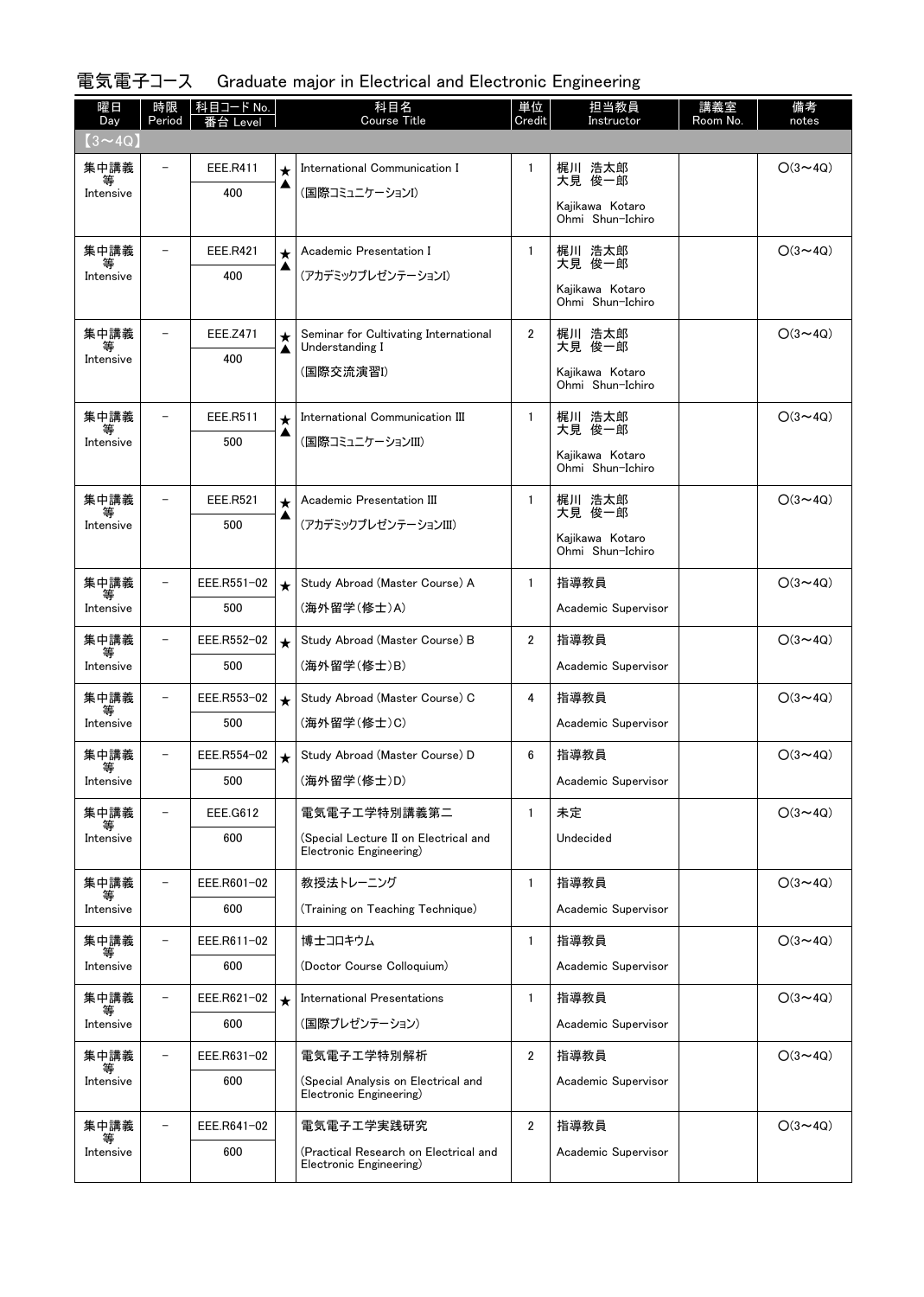| 曜日<br>Day         | 時限<br>Period             | 科目コード No.<br>番台 Level |         | 科目名<br><b>Course Title</b>                               | 単位<br>Credit   | 担当教員<br>Instructor  | 講義室<br>Room No. | 備考<br>notes    |
|-------------------|--------------------------|-----------------------|---------|----------------------------------------------------------|----------------|---------------------|-----------------|----------------|
| $(3 \sim 4Q)$     |                          |                       |         |                                                          |                |                     |                 |                |
| 集中講義              |                          | EEE.R651-02           | $\star$ | Study Abroad (Doctor Course) A                           | 1              | 指導教員                |                 | $O(3 \sim 4Q)$ |
| Intensive         |                          | 600                   |         | (海外留学(博士)A)                                              |                | Academic Supervisor |                 |                |
| 集中講義<br>等         | $\overline{\phantom{0}}$ | EEE.R652-02           | $\star$ | Study Abroad (Doctor Course) B                           | $\overline{2}$ | 指導教員                |                 | $O(3 \sim 4Q)$ |
| Intensive         |                          | 600                   |         | (海外留学(博士)B)                                              |                | Academic Supervisor |                 |                |
| 集中講義              | $\overline{\phantom{0}}$ | EEE.R653-02           | $\star$ | Study Abroad (Doctor Course) C                           | 4              | 指導教員                |                 | $O(3 \sim 4Q)$ |
| 等<br>Intensive    |                          | 600                   |         | (海外留学(博士)C)                                              |                | Academic Supervisor |                 |                |
| 集中講義              | $\equiv$                 | EEE.R654-02           | $\star$ | Study Abroad (Doctor Course) D                           | 6              | 指導教員                |                 | $O(3 \sim 4Q)$ |
| 等<br>Intensive    |                          | 600                   |         | (海外留学(博士)D)                                              |                | Academic Supervisor |                 |                |
| インターン<br>- シップ    |                          | EEE.R561-02           |         | インターンシップ (修士)A                                           | $\mathbf{1}$   | 指導教員                |                 | $O(3 \sim 4Q)$ |
| Internship        |                          | 500                   |         | (Internship (Master Course) A)                           |                | Academic Supervisor |                 |                |
| インターン             |                          | EEE.R562-02           |         | インターンシップ(修士)B                                            | $\overline{2}$ | 指導教員                |                 | $O(3 \sim 4Q)$ |
| シップ<br>Internship |                          | 500                   |         | (Internship (Master Course) B)                           |                | Academic Supervisor |                 |                |
| インターン             | -                        | EEE.R563-02           |         | インターンシップ (修士)C                                           | 4              | 指導教員                |                 | $O(3 \sim 4Q)$ |
| シップ<br>Internship |                          | 500                   |         | (Internship (Master Course) C)                           |                | Academic Supervisor |                 |                |
| インターン             | $\overline{\phantom{0}}$ | EEE.R564-02           |         | インターンシップ (修士)D                                           | 6              | 指導教員                |                 | $O(3 \sim 4Q)$ |
| シップ<br>Internship |                          | 500                   |         | (Internship (Master Course) D)                           |                | Academic Supervisor |                 |                |
| インターン             |                          | EEE.R661-02           |         | インターンシップ (博士)A                                           | $\mathbf{1}$   | 指導教員                |                 | $O(3 \sim 4Q)$ |
| シップ<br>Internship |                          | 600                   |         | (Internship (Doctor Course) A)                           |                | Academic Supervisor |                 |                |
| インターン             |                          | EEE.R662-02           |         | インターンシップ (博士)B                                           | $\overline{2}$ | 指導教員                |                 | $O(3 \sim 4Q)$ |
| シップ<br>Internship |                          | 600                   |         | (Internship (Doctor Course) B)                           |                | Academic Supervisor |                 |                |
| インターン<br>シップ      |                          | EEE.R663-02           |         | インターンシップ (博士)C                                           | 4              | 指導教員                |                 | $O(3 \sim 4Q)$ |
| Internship        |                          | 600                   |         | (Internship (Doctor Course) C)                           |                | Academic Supervisor |                 |                |
| インターン             |                          | EEE.R664-02           |         | インターンシップ (博士)D                                           | 6              | 指導教員                |                 | $O(3 \sim 4Q)$ |
| シップ<br>Internship |                          | 600                   |         | (Internship (Doctor Course) D)                           |                | Academic Supervisor |                 |                |
| 講究等               |                          | <b>EEE.Z492</b>       |         | 電気電子工学講究F1                                               | $\mathbf{2}$   | 指導教員                |                 | $O(3 \sim 4Q)$ |
| Seminar           |                          | 400                   |         | (Seminar F1 on Electrical and<br>Electronic Engineering) |                | Academic Supervisor |                 |                |
| 講究等               |                          | EEE.Z592              |         | 電気電子工学講究F2                                               | $\mathbf{2}$   | 指導教員                |                 | $O(3 \sim 4Q)$ |
| Seminar           |                          | 500                   |         | (Seminar F2 on Electrical and                            |                | Academic Supervisor |                 |                |
|                   |                          |                       |         | Electronic Engineering)                                  |                |                     |                 |                |
| 講究等<br>Seminar    |                          | EEE.Z692              |         | 電気電子工学講究F3                                               | $\overline{2}$ | 指導教員                |                 | $O(3 \sim 4Q)$ |
|                   |                          | 600                   |         | (Seminar F3 on Electrical and<br>Electronic Engineering) |                | Academic Supervisor |                 |                |
| 講究等               | $\overline{\phantom{0}}$ | <b>EEE.Z694</b>       |         | 電気電子工学講究F4                                               | $\overline{2}$ | 指導教員                |                 | $O(3 \sim 4Q)$ |
| Seminar           |                          | 600                   |         | (Seminar F4 on Electrical and<br>Electronic Engineering) |                | Academic Supervisor |                 |                |
| 講究等<br>Seminar    |                          | EEE.Z696              |         | 電気電子工学講究F5                                               | $\overline{2}$ | 指導教員                |                 | $O(3 \sim 4Q)$ |
|                   |                          | 600                   |         | (Seminar F5 on Electrical and<br>Electronic Engineering) |                | Academic Supervisor |                 |                |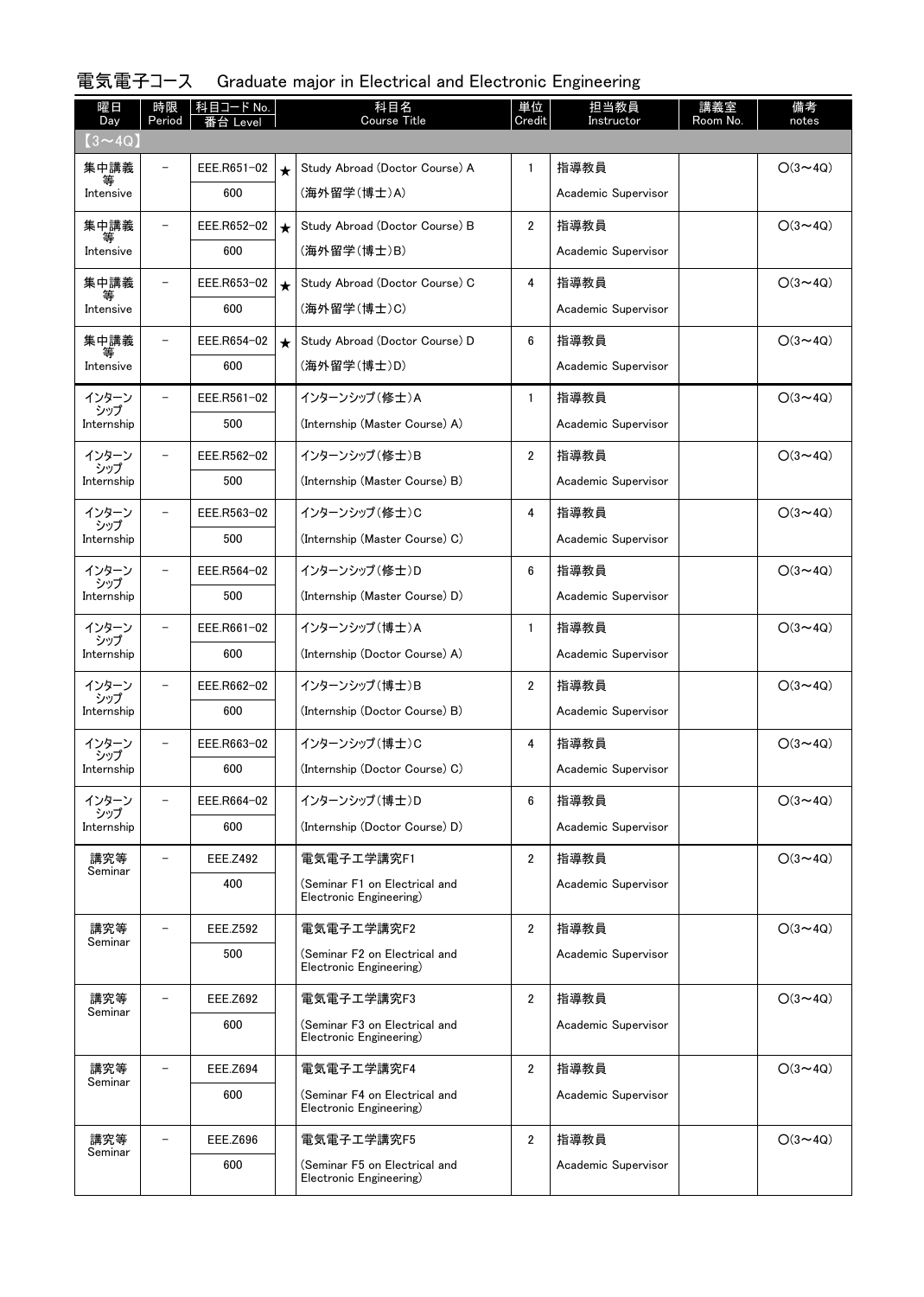| 電気電子コース Graduate major in Electrical and Electronic Engineering |  |  |  |  |  |  |  |
|-----------------------------------------------------------------|--|--|--|--|--|--|--|
|-----------------------------------------------------------------|--|--|--|--|--|--|--|

| 曜日<br>Day | 時限<br>Period | │科目コード No.<br>≸台 Level |         | 科目名<br><b>Course Title</b>                        | 単位<br>Credit   | 担当教員<br>Instructor                | 講義室<br>Room No. | 備考<br>notes                             |
|-----------|--------------|------------------------|---------|---------------------------------------------------|----------------|-----------------------------------|-----------------|-----------------------------------------|
| (3Q)      |              |                        |         |                                                   |                |                                   |                 |                                         |
| 月<br>Mon  | $1 - 2$      | <b>EEE.D461</b>        |         | オプトエレクトロニクス                                       | $\overline{2}$ | 宮本 智之                             | G221            | $\bullet$ (Mon • Thu)<br><b>ACEEES</b>  |
|           |              | 400                    |         | (Optoelectronics)                                 |                | Miyamoto Tomoyuki                 |                 |                                         |
| 月         | $3 - 4$      | EEE.D421               |         | イメージング材料                                          | $\overline{2}$ | 飯野 裕明                             | G221            | $\bigcirc$ (Mon $\cdot$ Thu)            |
| Mon       |              | 400                    |         | (Imaging Materials)                               |                | Iino Hiroaki                      |                 | <b>ACEEES</b>                           |
| 月         | $3 - 4$      | EEE.P501               | $\star$ | Magnetic Levitation and Magnetic                  | $\overline{2}$ | 千葉 明                              | S223            | $\bullet$ (Mon • Thu)                   |
| Mon       |              | 500                    |         | Suspension<br>(磁気浮上と磁気支持工学)                       |                | Chiba Akira                       |                 | <b>ACEEES</b>                           |
| 月         | $5 - 6$      | EEE.P511               |         | 環境・電力エネルギー特論                                      | $\overline{2}$ | 葛本 昌樹                             | S223            | $\bullet$ (Mon Wed)                     |
| Mon       |              | 500                    |         | (Environment and Electric Energy)                 |                | Kuzumoto Masaki                   |                 | <b>ACEEES</b>                           |
| 月         | $7 - 8$      | <b>EEE.F471</b>        |         | 記憶デバイス基礎論                                         | $\mathbf{1}$   | 菅原 聡                              | S222            | <b>ACEEES</b>                           |
| Mon       |              | 400                    |         | (Fundamentals of Memory Devices)                  |                | Sugahara Satoshi                  |                 |                                         |
| 火         | $1 - 2$      | EEE.P461               | $\star$ | <b>Pulsed Power Technology</b>                    | $\overline{2}$ | 安岡 康一<br>竹内 希                     | S223            | $\bigcirc$ (Tue $\cdot$ Fri)            |
| Tue       |              | 400                    |         | (パルスパワーエ学)                                        |                | Yasuoka Koichi                    |                 | <b>ACEEES</b>                           |
|           |              |                        |         |                                                   |                | Takeuchi Nozomi                   |                 |                                         |
| 火         | $3 - 4$      | <b>EEE.S411</b>        | $\star$ | Guided Wave Circuit Theory                        | $\overline{2}$ | 水本 哲弥                             | S321            | $\bigcirc$ (Tue · Fri)                  |
| Tue       |              | 400                    |         | (導波回路論)                                           |                | Mizumoto Tetsuya                  |                 | <b>ACEEES</b>                           |
| 火<br>Tue  | $5 - 6$      | ICT.I415               | $\star$ | <b>VLSI System Design</b>                         | $\overline{2}$ | 一色 剛                              | S321            | $\bigcirc$ (Tue · Fri)                  |
|           |              | 400                    |         | (VLSIシステム設計)                                      |                | Isshiki Tsuyoshi                  |                 |                                         |
| 火<br>Tue  | $5 - 6$      | EEE.D511               | $\star$ | Magnetism and Spintronics                         | $\overline{2}$ | 中川 茂樹<br>PHAM NAM HAI             | S224            | $\bigcirc$ (Tue•Fri)<br><b>ACEEES</b>   |
|           |              | 500                    |         | (磁性・スピンエ学特論)                                      |                | Nakagawa Shigeki                  |                 |                                         |
|           |              |                        |         |                                                   |                | Pham Namhai                       |                 |                                         |
| 火<br>Tue  | $7 - 8$      | EEE.P411               | $\star$ | Advanced Course of Power<br>Electronics           | 2              | 藤田 英明<br>萩原 誠                     | S223            | $\bullet$ (Tue · Thu)<br><b>ACEEES</b>  |
|           |              | 400                    |         | (パワーエレクトロニクス特論)                                   |                | Fujita Hideaki                    |                 |                                         |
|           |              |                        |         |                                                   |                | Hagiwara Makoto                   |                 |                                         |
| 水<br>Wed  | $1 - 2$      | <b>EEE.D501</b>        | $\star$ | Dielectric Property and Organic<br><b>Devices</b> | $\overline{2}$ | 間中 孝彰                             | S223            | $\bigcirc$ (Wed•Fri)<br><b>ACEEES</b>   |
|           |              | 500                    |         | (誘電体物性・有機デバイス特論)                                  |                | Manaka Takaaki                    |                 |                                         |
| 水         | $5 - 6$      | EEE.P511               |         | 環境・電力エネルギー特論                                      | $\overline{2}$ | 葛本 昌樹                             | S223            | $\bullet$ (Mon•Wed)                     |
| Wed       |              | 500                    |         | (Environment and Electric Energy)                 |                | Kuzumoto Masaki                   |                 | <b>ACEEES</b>                           |
| 木         | $1 - 2$      | EEE.D461               |         | オプトエレクトロニクス                                       | $\overline{2}$ | 宮本 智之                             | G221            | $\bullet$ (Mon · Thu)                   |
| Thu       |              | 400                    |         | (Optoelectronics)                                 |                | Miyamoto Tomoyuki                 |                 | <b>ACEEES</b>                           |
| 木         | $3 - 4$      | EEE.D421               |         | イメージング材料                                          | $\overline{2}$ | 飯野 裕明                             | G221            | $\bullet$ (Mon · Thu)                   |
| Thu       |              | 400                    |         | (Imaging Materials)                               |                | Iino Hiroaki                      |                 | <b>ACEEES</b>                           |
| 木         | $3 - 4$      | EEE.P501               | $\star$ | Magnetic Levitation and Magnetic                  | $\overline{2}$ | 千葉 明                              | S223            | $\bullet$ (Mon • Thu)                   |
| Thu       |              | 500                    |         | Suspension                                        |                | Chiba Akira                       |                 | <b>ACEEES</b>                           |
|           |              |                        |         | (磁気浮上と磁気支持工学)                                     |                |                                   |                 |                                         |
| 木<br>Thu  | $5 - 6$      | EEE.P411               | $\star$ | Advanced Course of Power<br>Electronics           | $\overline{2}$ | 藤田 英明<br>萩原 誠                     | S223            | $\bigcirc$ (Tue · Thu)<br><b>ACEEES</b> |
|           |              | 400                    |         | (パワーエレクトロニクス特論)                                   |                | Fujita Hideaki<br>Hagiwara Makoto |                 |                                         |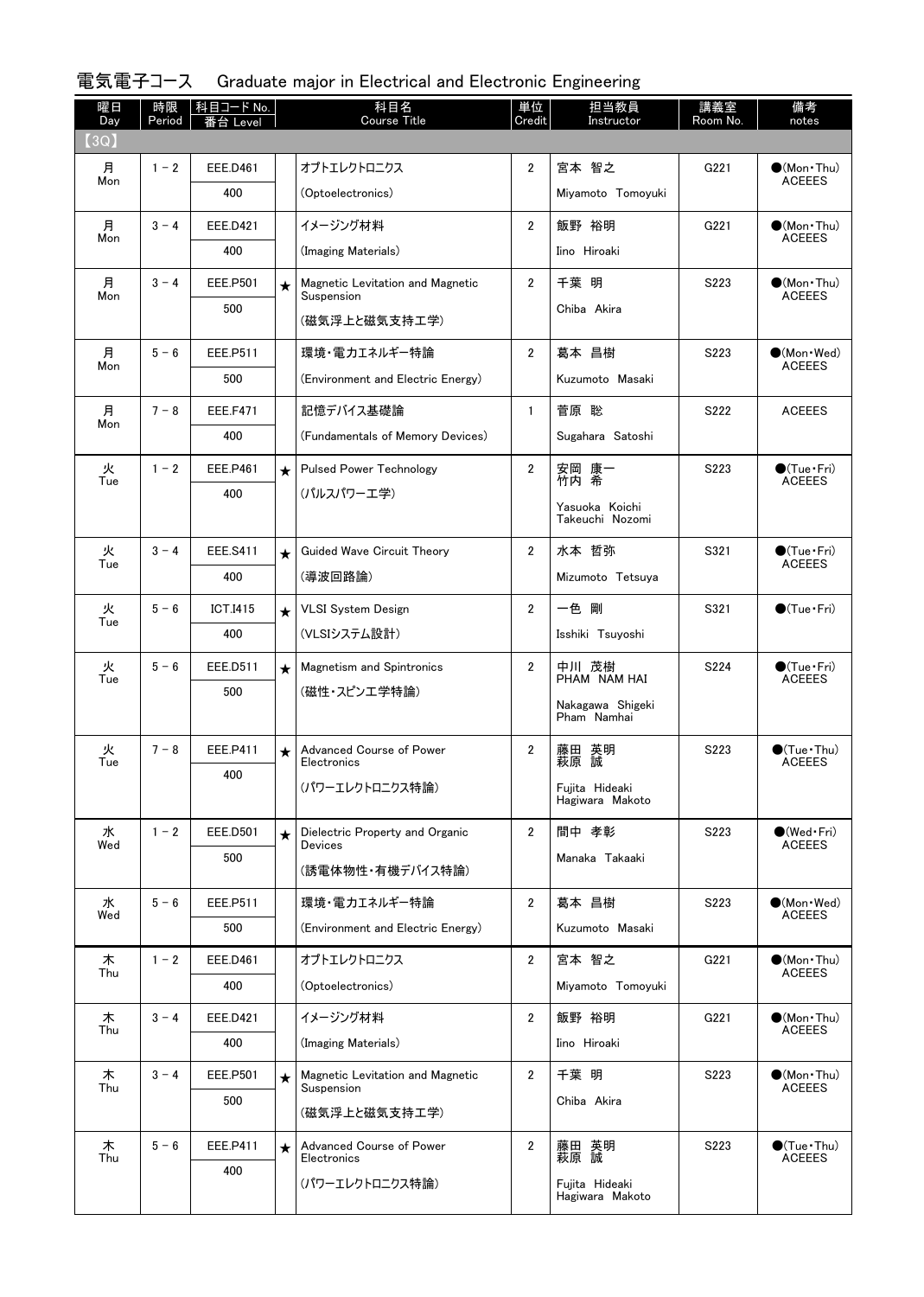| 曜日<br>Day | 時限<br>Period | 科目コード No.<br>番台 Level |         | 科目名<br><b>Course Title</b>                                         | 単位<br>Credit   | 担当教員<br>Instructor                      | 講義室<br>Room No.  | 備考<br>notes                                   |
|-----------|--------------|-----------------------|---------|--------------------------------------------------------------------|----------------|-----------------------------------------|------------------|-----------------------------------------------|
| (3Q)      |              |                       |         |                                                                    |                |                                         |                  |                                               |
| 木<br>Thu  | $5 - 6$      | <b>EEE.D541</b>       |         | 分光計測の基礎と展開                                                         | $\mathbf{1}$   | 宗片 比呂夫                                  | G <sub>221</sub> | <b>ACEEES</b>                                 |
|           |              | 500                   |         | (Fundamental of spectroscopic<br>measurements and its development) |                | Munekata Hiro                           |                  |                                               |
| 木<br>Thu  | $7 - 8$      | <b>EEE.F481</b>       |         | 電力デバイス基礎論                                                          | $\mathbf{1}$   | 波多野 睦子                                  | S222             | <b>ACEEES</b>                                 |
|           |              | 400                   |         | (Fundamentals of Power Devices)                                    |                | Hatano Mutsuko                          |                  |                                               |
| 金<br>Fri  | $1 - 2$      | <b>EEE.P461</b>       | $\star$ | <b>Pulsed Power Technology</b>                                     | $\overline{2}$ | 安岡 康一<br>竹内 希                           | S223             | $\bullet$ (Tue · Fri)<br><b>ACEEES</b>        |
|           |              | 400                   |         | (パルスパワーエ学)                                                         |                | Yasuoka Koichi<br>Takeuchi Nozomi       |                  |                                               |
| 金         | $3 - 4$      | <b>EEE.S411</b>       | $\star$ | Guided Wave Circuit Theory                                         | $\overline{2}$ | 水本 哲弥                                   | S321             | $\bullet$ (Tue Fri)                           |
| Fri       |              | 400                   |         | (導波回路論)                                                            |                | Mizumoto Tetsuya                        |                  | <b>ACEEES</b>                                 |
| 金<br>Fri  | $5 - 6$      | ICT.I415              | $\star$ | <b>VLSI System Design</b>                                          | $\overline{2}$ | 一色 剛                                    | S321             | $\bigcirc$ (Tue $\cdot$ Fri)                  |
|           |              | 400                   |         | (VLSIシステム設計)                                                       |                | Isshiki Tsuyoshi                        |                  |                                               |
| 金<br>Fri  | $5 - 6$      | EEE.D511              | $\star$ | <b>Magnetism and Spintronics</b>                                   | $\overline{2}$ | 中川 茂樹<br>PHAM NAM HAI                   | S224             | $\bullet$ (Tue•Fri)<br><b>ACEEES</b>          |
|           |              | 500                   |         | (磁性・スピンエ学特論)                                                       |                | Nakagawa Shigeki                        |                  |                                               |
|           |              |                       |         |                                                                    |                | Pham Namhai                             |                  |                                               |
| 金<br>Fri  | $7 - 8$      | <b>EEE.D501</b>       | $\star$ | Dielectric Property and Organic<br><b>Devices</b>                  | $\overline{2}$ | 間中 孝彰                                   | S223             | $\bullet$ (Wed•Fri)<br><b>ACEEES</b>          |
|           |              | 500                   |         | (誘電体物性・有機デバイス特論)                                                   |                | Manaka Takaaki                          |                  |                                               |
| 集中講義<br>等 | $3 - 6$      | <b>EEE.D546</b>       |         | 半導体デバイスシミュレーション                                                    | $\mathbf{1}$   | 福田 浩一                                   | S517             | □<br>開講日程:                                    |
| Intensive |              | 500                   |         | (Semiconductor device simulation)                                  |                | Fukuda Koichi                           |                  | $9/24$ , $10/1$ ,<br>10/22, 11/5<br>時限: 3-6時限 |
| 集中講義      |              | <b>EEE.D591</b>       | $\star$ | Materials and Processes for<br>Microsystems                        | $\mathbf{1}$   | W.I. Milne                              |                  |                                               |
| Intensive |              | 500                   |         | (マイクロシステムのための材料とプロセス)                                              |                |                                         |                  |                                               |
| (4Q)      |              |                       |         |                                                                    |                |                                         |                  |                                               |
| 月         | $1 - 2$      | <b>EEE.S461</b>       |         | 光通信システム                                                            | 2              | 植之原 裕行<br>小山 ニ三夫 ほか                     | S223, G224       | $\bigcirc$ (Mon Thu)                          |
| Mon       |              | 400                   |         | (Optical Communication Systems)                                    |                |                                         |                  | <b>ACEEES</b>                                 |
|           |              |                       |         |                                                                    |                | Uenohara Hiroyuki<br>Koyama Fumio et al |                  |                                               |
| 月<br>Mon  | $3 - 4$      | <b>EEE.D551</b>       |         | ナノ構造デバイス                                                           | 2              | 渡辺 正裕<br>石橋 幸治                          | G221             | $\bullet$ (Mon $\cdot$ Thu)<br><b>ACEEES</b>  |
|           |              | 500                   |         | (Nano-Structure Devices)                                           |                | Watanabe Masahiro<br>Kouji Ishibashi    |                  |                                               |
| 月         | $7 - 8$      | EEE.C411              | $\star$ | <b>Mixed Signal Circuits</b>                                       | 2              | 松澤 昭                                    | S224             | $\bullet$ (Mon Wed)                           |
| Mon       |              | 400                   |         | (アナログ・デジタル混載回路)                                                    |                | Matsuzawa Akira                         |                  | <b>ACEEES</b>                                 |
| 火         | $3 - 4$      | <b>EEE.D441</b>       |         | 情報ストレージエ学                                                          | $\mathbf{2}$   | ※ 城石   芳博<br>※ 松沼  悟                    | S224             | $\bullet$ (Tue · Thu)                         |
| Tue       |              | 400                   |         | (Information Storage Engineering)                                  |                | X Shiroishi Yoshihiro                   |                  | <b>ACEEES</b>                                 |
|           |              |                       |         |                                                                    |                | X Matsunuma<br>Satoshi                  |                  |                                               |
| 火<br>Tue  | $5 - 6$      | <b>EEE.F491</b>       |         | 半導体加エプロセス基礎論                                                       | $\mathbf{1}$   | 宮本 恭幸                                   | S222             | <b>ACEEES</b>                                 |
|           |              | 400                   |         | (Fundamentals of Semiconductor<br>Fabrication Process)             |                | Miyamoto Yasuyuki                       |                  |                                               |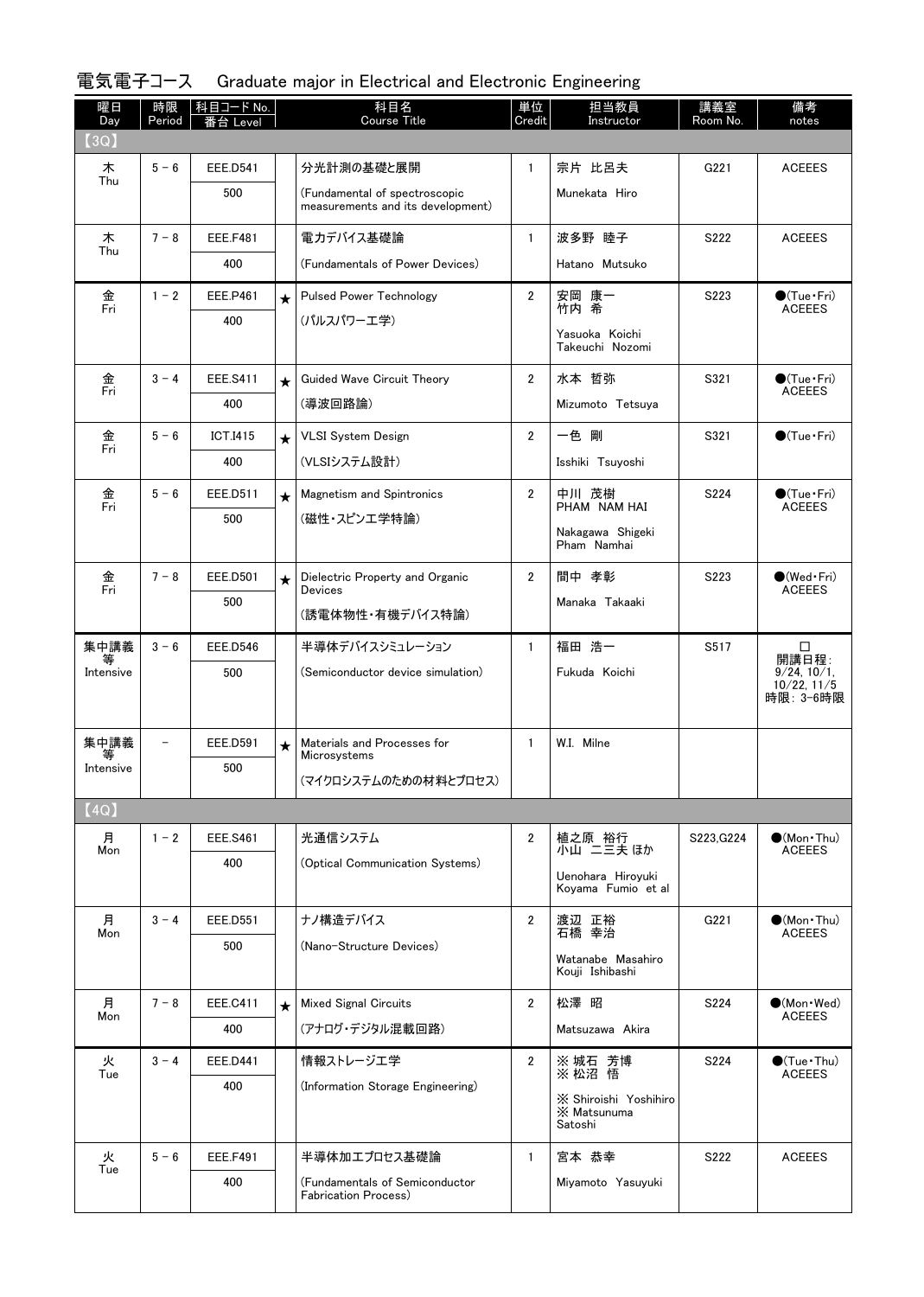| 曜日<br>Day | 時限<br>Period | 科目コード No.<br>番台 Level |         | 科目名<br>Course Title                                               | 単位<br>Credit   | 担当教員<br>Instructor                     | 講義室<br>Room No.  | 備考<br>notes                                   |
|-----------|--------------|-----------------------|---------|-------------------------------------------------------------------|----------------|----------------------------------------|------------------|-----------------------------------------------|
| (4Q)      |              |                       |         |                                                                   |                |                                        |                  |                                               |
| 火<br>Tue  | $5 - 6$      | <b>EEE.D561</b>       | $\star$ | Terahertz Devices and Systems                                     | $\overline{2}$ | 河野 行雄                                  | S223             | $\bigcirc$ (Tue•Fri)<br><b>ACEEES</b>         |
|           |              | 500                   |         | (テラヘルツデバイス・システム)                                                  |                | Kawano Yukio                           |                  |                                               |
| 火<br>Tue  | $7 - 8$      | <b>ENR.L530</b>       | $\star$ | Advanced functional electron devices                              | $\overline{2}$ | 波多野 睦子<br>小寺 哲夫                        | W932             | $\bullet$ (Tue•Fri)<br><b>ACEEES</b>          |
|           |              | 500                   |         | (先端機能電子デバイス)                                                      |                | Hatano Mutsuko                         |                  |                                               |
|           |              |                       |         |                                                                   |                | Kodera Tetsuo                          |                  |                                               |
| 水<br>Wed  | $1 - 2$      | <b>EEE.C411</b>       | $\star$ | <b>Mixed Signal Circuits</b>                                      | $\overline{2}$ | 松澤 昭                                   | S224             | $\bullet$ (Mon · Wed)<br><b>ACEEES</b>        |
|           |              | 400                   |         | (アナログ・デジタル混載回路)                                                   |                | Matsuzawa Akira                        |                  |                                               |
| 来<br>Wed  | $+2$         | <b>EEE.G601</b>       | $\star$ | Teaching Skills in English for Doctoral<br><b>Course Students</b> | $\mathbf{1}$   | <b>X MORRIS JOHN</b><br><b>DOUGLAS</b> | S <sub>223</sub> |                                               |
| 集中講義      | $9 - 10$     | 600                   |         | (博士のための英語授業表現)                                                    |                | X John Douglas                         | S321             |                                               |
|           |              |                       |         |                                                                   |                | Morris                                 |                  |                                               |
| 水<br>Wed  | $5 - 8$      | <b>EEE.D521</b>       |         | 先進情報材料特論                                                          | $\overline{2}$ | 加藤 隆志                                  | G221             | □<br><b>ACEEES</b>                            |
|           |              | 500                   |         | (Advanced Materials in Information<br>Technologies)               |                | Kato Takashi                           |                  |                                               |
| 木<br>Thu  | $1 - 2$      | <b>EEE.D441</b>       |         | 情報ストレージエ学                                                         | $\overline{2}$ | ※ 城石   芳博<br>※ 松沼  悟                   | S224             | $\bigcirc$ (Tue · Thu)<br><b>ACEEES</b>       |
|           |              | 400                   |         | (Information Storage Engineering)                                 |                | X Shiroishi Yoshihiro                  |                  |                                               |
|           |              |                       |         |                                                                   |                | <b>X</b> Matsunuma<br>Satoshi          |                  |                                               |
| 木<br>Thu  | $1 - 2$      | <b>EEE.S461</b>       |         | 光通信システム                                                           | $\mathbf{2}$   | 植之原 裕行<br>小山 ニ三夫 ほか                    | S223, G224       | $\bullet$ (Mon•Thu)<br><b>ACEEES</b>          |
|           |              | 400                   |         | (Optical Communication Systems)                                   |                | Uenohara Hiroyuki                      |                  |                                               |
|           |              |                       |         |                                                                   |                | Koyama Fumio et al                     |                  |                                               |
| 木<br>Thu  | $3 - 4$      | <b>EEE.D551</b>       |         | ナノ構造デバイス                                                          | 2              | 渡辺 正裕<br>石橋 幸治                         | G221             | $\bullet$ (Mon · Thu)<br><b>ACEEES</b>        |
|           |              | 500                   |         | (Nano-Structure Devices)                                          |                | Watanabe Masahiro                      |                  |                                               |
|           |              |                       |         |                                                                   |                | Kouji Ishibashi                        |                  |                                               |
| 金<br>Fri  | $3 - 4$      | GEG.T501              |         | Introduction to Information and<br>Communication Technologies for | $\mathbf{1}$   | 山下 幸彦<br>髙田 潤一 ほか                      | S611             | <b>ACEEES</b>                                 |
|           |              | 500                   |         | Development                                                       |                | Yamashita Yukihiko                     |                  |                                               |
|           |              |                       |         | (開発のための情報および通信技術)                                                 |                | Takada Jun-Ichi et<br>al               |                  |                                               |
| 金<br>Fri  | $5 - 6$      | <b>EEE.D561</b>       | $\star$ | Terahertz Devices and Systems                                     | $\overline{2}$ | 河野 行雄                                  | S223             | $\bigcirc$ (Tue $\cdot$ Fri)<br><b>ACEEES</b> |
|           |              | 500                   |         | (テラヘルツデバイス・システム)                                                  |                | Kawano Yukio                           |                  |                                               |
| 金<br>Fri  | $7 - 8$      | <b>ENR.L530</b>       | $\star$ | Advanced functional electron devices                              | $\mathbf{2}$   | 波多野 睦子<br>小寺 哲夫                        | W932             | $\bullet$ (Tue $\cdot$ Fri)<br><b>ACEEES</b>  |
|           |              | 500                   |         | (先端機能電子デバイス)                                                      |                | Hatano Mutsuko                         |                  |                                               |
|           |              |                       |         |                                                                   |                | Kodera Tetsuo                          |                  |                                               |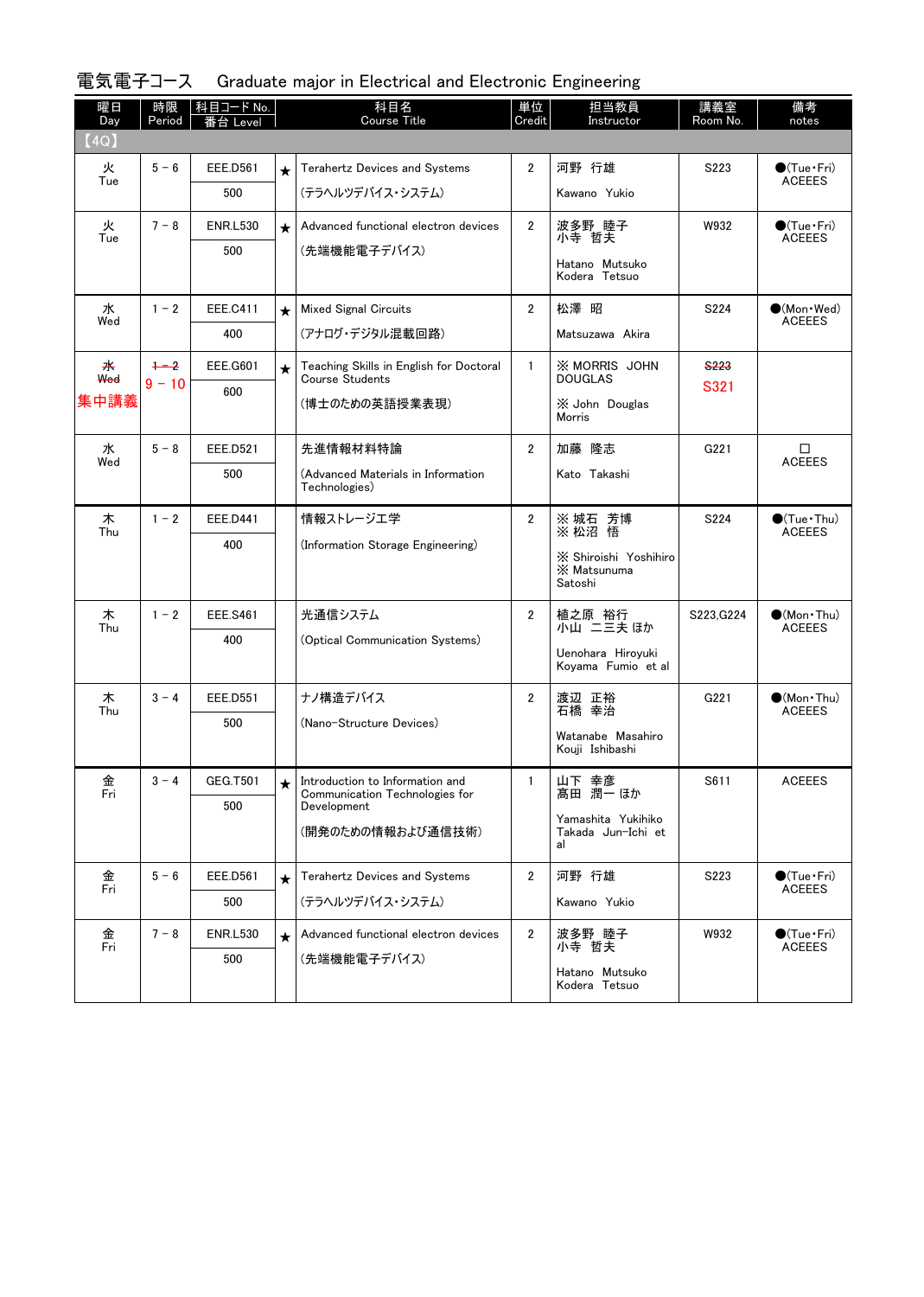# 情報通信コース Graduate major in Information and Communications Engineering

| 曜日<br>Day      | 時限<br>Period             | │科目コード No.<br>番台 Level |         | 科目名<br>Course Title                                           | 単位<br>Credit   | 担当教員<br>Instructor                                                       | 講義室<br>Room No. | 備考<br>notes            |
|----------------|--------------------------|------------------------|---------|---------------------------------------------------------------|----------------|--------------------------------------------------------------------------|-----------------|------------------------|
| $(3 \sim 40)$  |                          |                        |         |                                                               |                |                                                                          |                 |                        |
| 講究等<br>Seminar |                          | <b>ICT.Z492</b>        |         | 情報通信工学講究F1                                                    | $\overline{2}$ | 指導教員                                                                     |                 | $O(3 \sim 4Q)$         |
|                |                          | 400                    |         | (Seminar in Information and<br>Communications Engineering F1) |                | Academic Supervisor                                                      |                 |                        |
| 講究等            |                          | <b>ICT.Z592</b>        |         | 情報通信工学講究F2                                                    | $\overline{2}$ | 指導教員                                                                     |                 | $O(3 \sim 4Q)$         |
| Seminar        |                          | 500                    |         | (Seminar in Information and<br>Communications Engineering F2) |                | Academic Supervisor                                                      |                 |                        |
| 講究等<br>Seminar | $\overline{\phantom{0}}$ | <b>ICT.Z692</b>        |         | 情報通信工学講究F3                                                    | $\overline{2}$ | 指導教員                                                                     |                 | $O(3 \sim 4Q)$         |
|                |                          | 600                    |         | (Seminar in Information and<br>Communications Engineering F3) |                | Academic Supervisor                                                      |                 |                        |
| 講究等            |                          | <b>ICT.Z694</b>        |         | 情報通信工学講究F4                                                    | $\overline{2}$ | 指導教員                                                                     |                 | $O(3 \sim 4Q)$         |
| Seminar        |                          | 600                    |         | (Seminar in Information and<br>Communications Engineering F4) |                | Academic Supervisor                                                      |                 |                        |
| 講究等            |                          | <b>ICT.Z696</b>        |         | 情報通信工学講究F5                                                    | $\overline{2}$ | 指導教員                                                                     |                 | $O(3 \sim 4Q)$         |
| Seminar        |                          | 600                    |         | (Seminar in Information and<br>Communications Engineering F5) |                | Academic Supervisor                                                      |                 |                        |
| (3Q)           |                          |                        |         |                                                               |                |                                                                          |                 |                        |
| 月              | $1 - 2$                  | <b>ICT.A413</b>        | $\star$ | Communications and Computer<br>Engineering II                 | $\overline{2}$ | 髙木 茂孝<br>中本 高道ほか                                                         | S221            | $\bullet$ (Mon · Thu)  |
|                | Mon                      | 400                    |         | (情報通信工学統合論II)                                                 |                | Takagi Shigetaka<br>Nakamoto Takamichi<br>et al                          |                 |                        |
| 月              | $1 - 2$                  | <b>ICT.C511</b>        |         | 移動通信工学特論                                                      | $\overline{2}$ | 府川 和彦                                                                    | S323            | $\bigcirc$ (Mon · Thu) |
| Mon            |                          | 500                    |         | (Advanced Topics in Mobile                                    |                | Fukawa Kazuhiko                                                          |                 |                        |
|                |                          |                        |         | Communications)                                               |                |                                                                          |                 |                        |
| 月<br>Mon       | $3 - 4$                  | <b>ICT.A512</b>        | $\star$ | Advanced Information and<br>Communication Theory              | $\overline{2}$ | 植松 友彦<br>健太<br>笠井                                                        | S323            | $\bullet$ (Mon · Thu)  |
|                |                          | 500                    |         | (情報通信理論)                                                      |                | Uyematsu Tomohiko<br>Kasai Kenta                                         |                 |                        |
| 月              | $5 - 6$                  | <b>ICT.S414</b>        | $\star$ | Advanced Signal Processing (ICT)                              | 2              | 山田 功                                                                     | S323            | $\bullet$ (Mon · Thu)  |
| Mon            |                          | 400                    |         | (信号処理特論(情報通信))                                                |                | Yamada Isao                                                              |                 |                        |
| 火              | $1 - 2$                  | <b>ICT.H416</b>        |         | 脳の超並列モデルと数理的基礎                                                | $\overline{2}$ | 熊澤 逸夫                                                                    | G224            | $\bigcirc$ (Tue · Fri) |
| Tue            |                          | 400                    |         | (Statistical Theories for Brain and<br>Parallel Computing)    |                | Kumazawa Itsuo                                                           |                 |                        |
| 火              | $3 - 4$                  | <b>ICT.H513</b>        |         | IT社会と情報セキュリティ                                                 | $\overline{2}$ | 大山 永昭<br>岩丸 良明 ほか                                                        | G221            | $\bigcirc$ (Tue · Fri) |
| Tue            |                          | 500                    |         | (IT Society and Information Security)                         |                | Ohyama Nagaaki<br>Iwamaru Yoshiaki et<br>al                              |                 |                        |
| 火              | $5 - 6$                  | <b>ICT.I415</b>        | $\star$ | <b>VLSI System Design</b>                                     | $\overline{2}$ | 一色 剛                                                                     | S321            | $\bigcirc$ (Tue · Fri) |
| Tue            |                          | 400                    |         | (VLSIシステム設計)                                                  |                | Isshiki Tsuyoshi                                                         |                 |                        |
| 火              | $7 - 8$                  | <b>ICT.C412</b>        |         | 先端通信システム特論                                                    | 2              |                                                                          | S321            | $\bigcirc$ (Tue · Fri) |
| Tue            |                          | 400                    |         | (Advanced Communication System<br>Engineering)                |                | ※ 原崎 秀信<br>※ 塚田 正人ほか<br>X Harasaki Hidenobu<br>X Tsukada Masato<br>et al |                 |                        |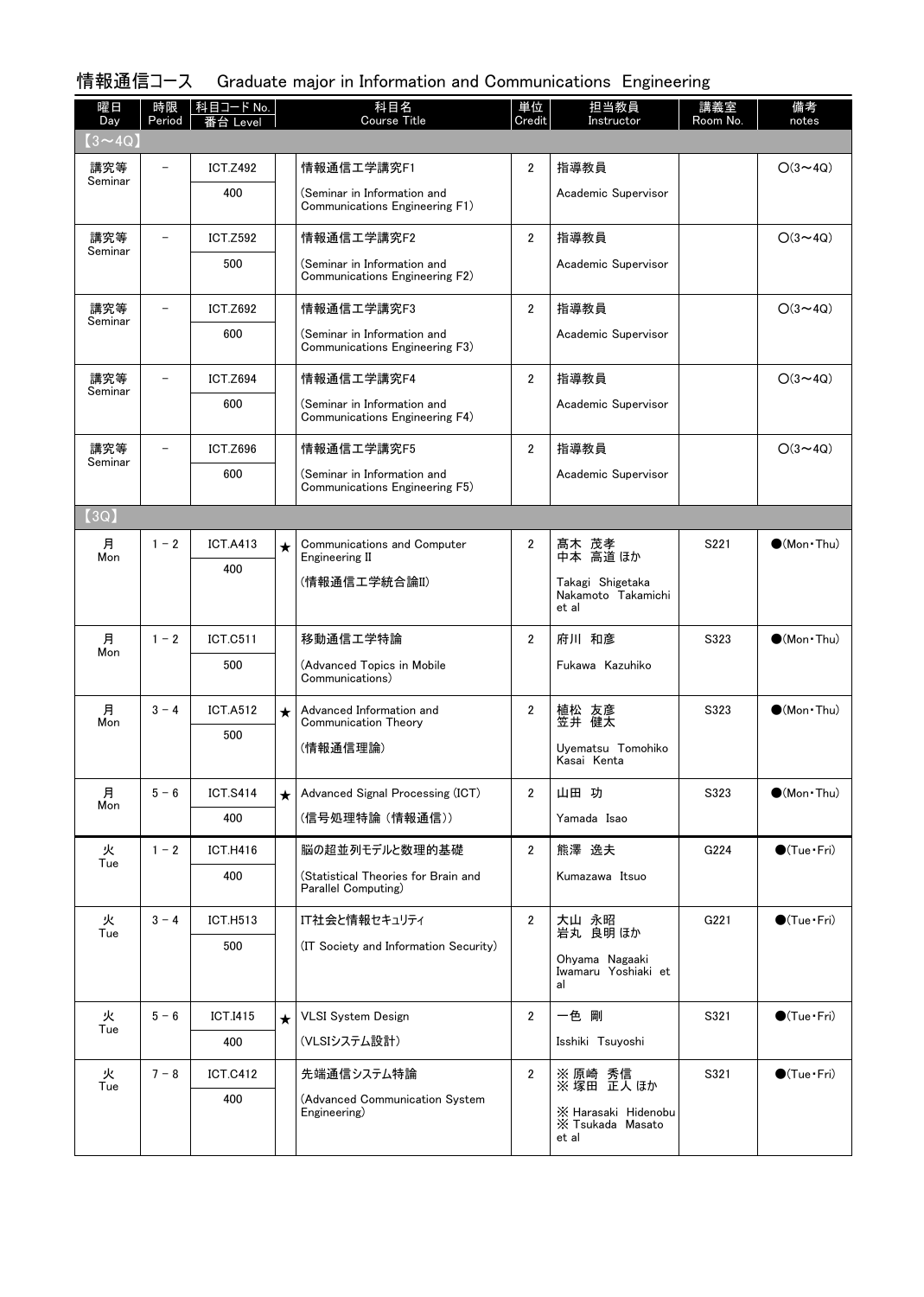| 情報通信コース Graduate major in Information and Communications Engineering |
|----------------------------------------------------------------------|
|----------------------------------------------------------------------|

| 曜日<br>Day      | 時限<br>Period | │科目コード No.<br>番台 Level |         | 科目名<br><b>Course Title</b>                                                            | 単位<br>Credit   | 担当教員<br>Instructor          | 講義室<br>Room No.  | 備考<br>notes            |
|----------------|--------------|------------------------|---------|---------------------------------------------------------------------------------------|----------------|-----------------------------|------------------|------------------------|
| (3Q)           |              |                        |         |                                                                                       |                |                             |                  |                        |
| 木<br>Thu       | $1 - 2$      | <b>ICT.A413</b>        | $\star$ | Communications and Computer                                                           | $\mathbf{2}$   | 髙木 茂孝<br>中本 高道ほか            | S221             | $\bigcirc$ (Mon · Thu) |
|                |              | 400                    |         | Engineering II<br>(情報通信工学統合論II)                                                       |                | Takagi Shigetaka            |                  |                        |
|                |              |                        |         |                                                                                       |                | Nakamoto Takamichi<br>et al |                  |                        |
| 木              | $1 - 2$      | <b>ICT.C511</b>        |         | 移動通信工学特論                                                                              | $\overline{2}$ | 府川 和彦                       | S323             | $(Mon\cdot Thu)$       |
| Thu            |              | 500                    |         | (Advanced Topics in Mobile                                                            |                | Fukawa Kazuhiko             |                  |                        |
|                |              |                        |         | Communications)                                                                       |                |                             |                  |                        |
| 木<br>Thu       | $3 - 4$      | <b>ICT.A512</b>        | $\star$ | Advanced Information and<br>Communication Theory                                      | $\overline{2}$ | 植松 友彦<br>笠井 健太              | S323             | $\bigcirc$ (Mon · Thu) |
|                |              | 500                    |         | (情報通信理論)                                                                              |                | Uyematsu Tomohiko           |                  |                        |
|                |              |                        |         |                                                                                       |                | Kasai Kenta                 |                  |                        |
| 木<br>Thu       | $5 - 6$      | <b>ICT.S414</b>        | $\star$ | Advanced Signal Processing (ICT)                                                      | $\overline{2}$ | 山田 功                        | S323             | $\bullet$ (Mon•Thu)    |
|                |              | 400                    |         | (信号処理特論(情報通信))                                                                        |                | Yamada Isao                 |                  |                        |
| 金<br>Fri       | $1 - 2$      | <b>ICT.H416</b>        |         | 脳の超並列モデルと数理的基礎                                                                        | $\overline{2}$ | 熊澤 逸夫                       | G224             | $\bigcirc$ (Tue · Fri) |
|                |              | 400                    |         | (Statistical Theories for Brain and<br>Parallel Computing)                            |                | Kumazawa Itsuo              |                  |                        |
| 金<br>Fri       | $3 - 4$      | <b>ICT.H513</b>        |         | IT社会と情報セキュリティ                                                                         | $\overline{2}$ | 大山 永昭                       | G <sub>221</sub> | $\bigcirc$ (Tue·Fri)   |
|                |              | 500                    |         | (IT Society and Information Security)                                                 |                | 岩丸 良明 ほか<br>Ohyama Nagaaki  |                  |                        |
|                |              |                        |         |                                                                                       |                | Iwamaru Yoshiaki et<br>al   |                  |                        |
| 金<br>Fri       | $5 - 6$      | <b>ICT.I415</b>        | $\star$ | <b>VLSI System Design</b>                                                             | $\overline{2}$ | 一色 剛                        | S321             | $\bigcirc$ (Tue · Fri) |
|                |              | 400                    |         | (VLSIシステム設計)                                                                          |                | Isshiki Tsuyoshi            |                  |                        |
| 金<br>Fri       | $7 - 8$      | <b>ICT.C412</b>        |         | 先端通信システム特論                                                                            | $\overline{2}$ | ※ 原崎 秀信<br>※ 塚田 正人ほか        | S321             | $\bigcirc$ (Tue·Fri)   |
|                |              | 400                    |         | (Advanced Communication System<br>Engineering)                                        |                | X Harasaki Hidenobu         |                  |                        |
|                |              |                        |         |                                                                                       |                | X Tsukada Masato<br>et al   |                  |                        |
| 金<br>Fri       | $7 - 8$      | <b>ICT.H514</b>        |         | 視覚情報処理機構                                                                              | $\mathbf{1}$   | 金子 寛彦<br>いまり ほか<br>佐藤       | G311, W831       |                        |
|                |              | 500                    |         | (Mechanisms of Visual Perception)                                                     |                | Kaneko Hirohiko             |                  |                        |
|                |              |                        |         |                                                                                       |                | Sato Imari et al            |                  |                        |
| 集中講義           |              | ICT.0602-03            |         | 情報通信コース特別実験第一                                                                         | $\mathbf{2}$   | 指導教員                        |                  |                        |
| Intensive      |              | 600                    |         | (Special Experiments of Information<br>and Communications Engineering I)              |                | Academic Supervisor         |                  |                        |
| 集中講義<br>等      |              | ICT.0603-03            |         | 情報通信コース特別実験第二                                                                         | $\overline{2}$ | 指導教員                        |                  |                        |
| Intensive      |              | 600                    |         | (Special Experiments of Information<br>and Communications Engineering II)             |                | Academic Supervisor         |                  |                        |
| 集中講義           |              | ICT.0604-03            |         | 情報通信コース特別実験第三                                                                         | $\mathbf{2}$   | 指導教員                        |                  |                        |
| Intensive      |              | 600                    |         | (Special Experiments of Information<br>and Communications Engineering III)            |                | Academic Supervisor         |                  |                        |
| 集中講義           | -            | ICT.0605-03            |         | 情報通信コースプレゼンテーション第一                                                                    | $\mathbf{1}$   | 指導教員                        |                  |                        |
| 等<br>Intensive |              | 600                    |         | (Presentation Exercises of Information<br>and Communications Engineering<br>Course I) |                | Academic Supervisor         |                  |                        |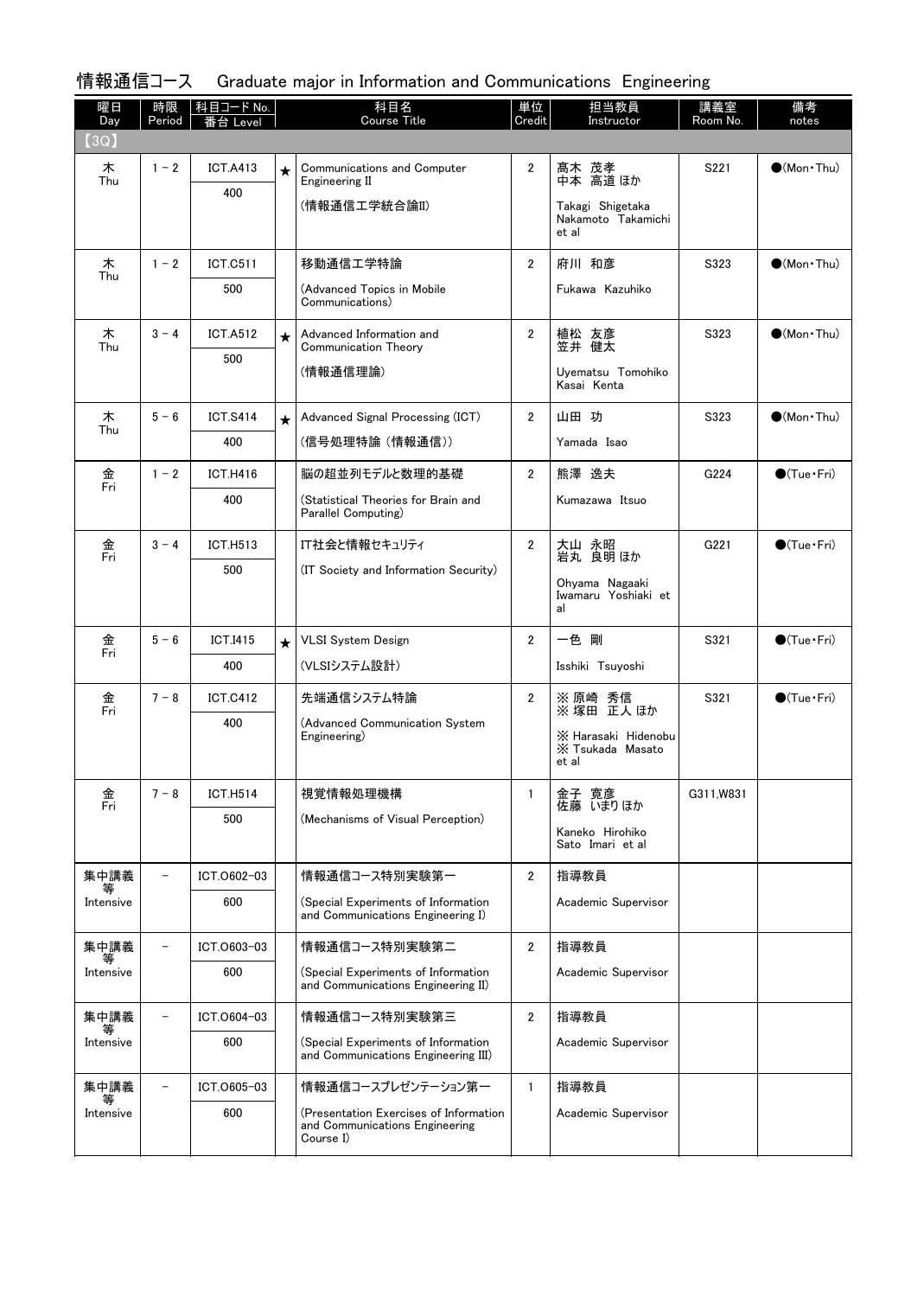| 情報通信コース Graduate major in Information and Communications Engineering |
|----------------------------------------------------------------------|
|----------------------------------------------------------------------|

| 曜日<br>Day      | 時限<br>Period             | 科目コード No.<br>番台 Level |         | 科目名<br>Course Title                                                                          | 単位<br>Credit   | 担当教員<br>Instructor                         | 講義室<br>Room No.  | 備考<br>notes                 |
|----------------|--------------------------|-----------------------|---------|----------------------------------------------------------------------------------------------|----------------|--------------------------------------------|------------------|-----------------------------|
| (3Q)           |                          |                       |         |                                                                                              |                |                                            |                  |                             |
| 集中講義<br>等      | $\overline{\phantom{0}}$ | ICT.0606-03           |         | 情報通信コースプレゼンテーション第二                                                                           | $\mathbf{1}$   | 指導教員                                       |                  |                             |
| Intensive      |                          | 600                   |         | (Presentation Exercises of Information<br>and Communications Engineering<br>Course II)       |                | Academic Supervisor                        |                  |                             |
| 集中講義           | $\overline{\phantom{0}}$ | ICT.0607-03           |         | 情報通信コース派遣プロジェクト(博士後<br>期課程)                                                                  | $\mathbf{2}$   | 指導教員                                       |                  |                             |
| 等<br>Intensive |                          | 600                   |         | (Information and Communications<br>Engineering Course Off-Campus<br>Project (Doctor Course)) |                | Academic Supervisor                        |                  |                             |
| インターン<br>シップ   |                          | ICT.0518-03           |         | 情報通信コース派遣プロジェクト(修士課<br>程)                                                                    | $\mathbf{2}$   | 指導教員                                       |                  |                             |
| Internship     |                          | 500                   |         | (Information and Communications<br>Engineering Course Off-Campus<br>Project (Master Course)) |                | Academic Supervisor                        |                  |                             |
| (4Q)           |                          |                       |         |                                                                                              |                |                                            |                  |                             |
| 月<br>Mon       | $1 - 2$                  | <b>ICT.A418</b>       | $\star$ | Human-Centric Information Systems II                                                         | $\mathbf{2}$   | 小林 隆夫<br>大山 永昭 ほか                          | G <sub>223</sub> | $\bigcirc$ (Mon · Thu)      |
|                |                          | 400                   |         | (人間情報システム概論II)                                                                               |                | Kobavashi Takao                            |                  |                             |
|                |                          |                       |         |                                                                                              |                | Ohyama Nagaaki et<br>al                    |                  |                             |
| 月<br>Mon       | $5 - 6$                  | <b>ICT.H422</b>       |         | 計算論的脳科学                                                                                      | $\mathbf{1}$   | 小池 康晴                                      | G224             |                             |
|                |                          | 400                   |         | (Computational Brain)                                                                        |                | Koike Yasuharu                             |                  |                             |
| 月<br>Mon       | $7 - 8$                  | <b>EEE.C411</b>       | $\star$ | <b>Mixed Signal Circuits</b>                                                                 | 2              | 松澤 昭                                       | S224             | $\bullet$ (Mon • Wed)       |
|                |                          | 400                   |         | (アナログ・デジタル混載回路)                                                                              |                | Matsuzawa Akira                            |                  |                             |
| 月<br>Mon       | $7 - 8$                  | <b>ICT.C417</b>       |         | データ通信システム                                                                                    | $\mathbf{2}$   | ※ 及川 直也<br>※ 本橋 賢二                         | S323             | $\bigcirc$ (Mon · Thu)      |
|                |                          | 400                   |         | (Data Communication System)                                                                  |                | X Oikawa Naoya                             |                  |                             |
|                |                          |                       |         |                                                                                              |                | X Motohashi Kenji                          |                  |                             |
| 月<br>Mon       | $7 - 8$                  | <b>ICT.H517</b>       | $\star$ | Advanced Measurement of Sensory<br>Information                                               | $\mathbf{2}$   | 中本 高道                                      | G223             | $\bullet$ (Mon $\cdot$ Thu) |
|                |                          | 500                   |         | (感性情報センシング特論)                                                                                |                | Nakamoto Takamichi                         |                  |                             |
| 火              | $5 - 6$                  | <b>ICT.I419</b>       |         | VLSIレイアウト設計                                                                                  | $\overline{2}$ | 髙橋 篤司                                      | S322             | $\bigcirc$ (Tue·Fri)        |
| Tue            |                          | 400                   |         | (VLSI Layout Design)                                                                         |                | Takahashi Atsushi                          |                  |                             |
| 火<br>Tue       | $7 - 8$                  | <b>ICT.A515</b>       |         | 並列·VLSI計算論                                                                                   | $\overline{2}$ | 上野 修一                                      | S322             | $\bigcirc$ (Tue·Fri)        |
|                |                          | 500                   |         | (Theory of Parallel and VLSI<br>Computation)                                                 |                | Ueno Shuichi                               | S321             |                             |
| 水<br>Wed       | $1 - 2$                  | <b>EEE.C411</b>       | $\star$ | <b>Mixed Signal Circuits</b>                                                                 | $\overline{2}$ | 松澤 昭                                       | S224             | $\bullet$ (Mon $\cdot$ Wed) |
|                |                          | 400                   |         | (アナログ・デジタル混載回路)                                                                              |                | Matsuzawa Akira                            |                  |                             |
| 水<br>Wed       | $1 - 2$                  | <b>ICT.H420</b>       |         | 大規模計算システム                                                                                    | $\mathbf{1}$   | 杉野 暢彦                                      | G224, W831       |                             |
|                |                          | 400                   |         | (Large Scale Computing Systems)                                                              |                | Sugino Nobuhiko                            |                  |                             |
| 木<br>Thu       | $1 - 2$                  | <b>ICT.A418</b>       | $\star$ | Human-Centric Information Systems II                                                         | $\mathbf{2}$   | 小林 隆夫<br>大山 永昭 ほか                          | G223             | $\bigcirc$ (Mon · Thu)      |
|                |                          | 400                   |         | (人間情報システム概論II)                                                                               |                | Kobayashi Takao<br>Ohyama Nagaaki et<br>al |                  |                             |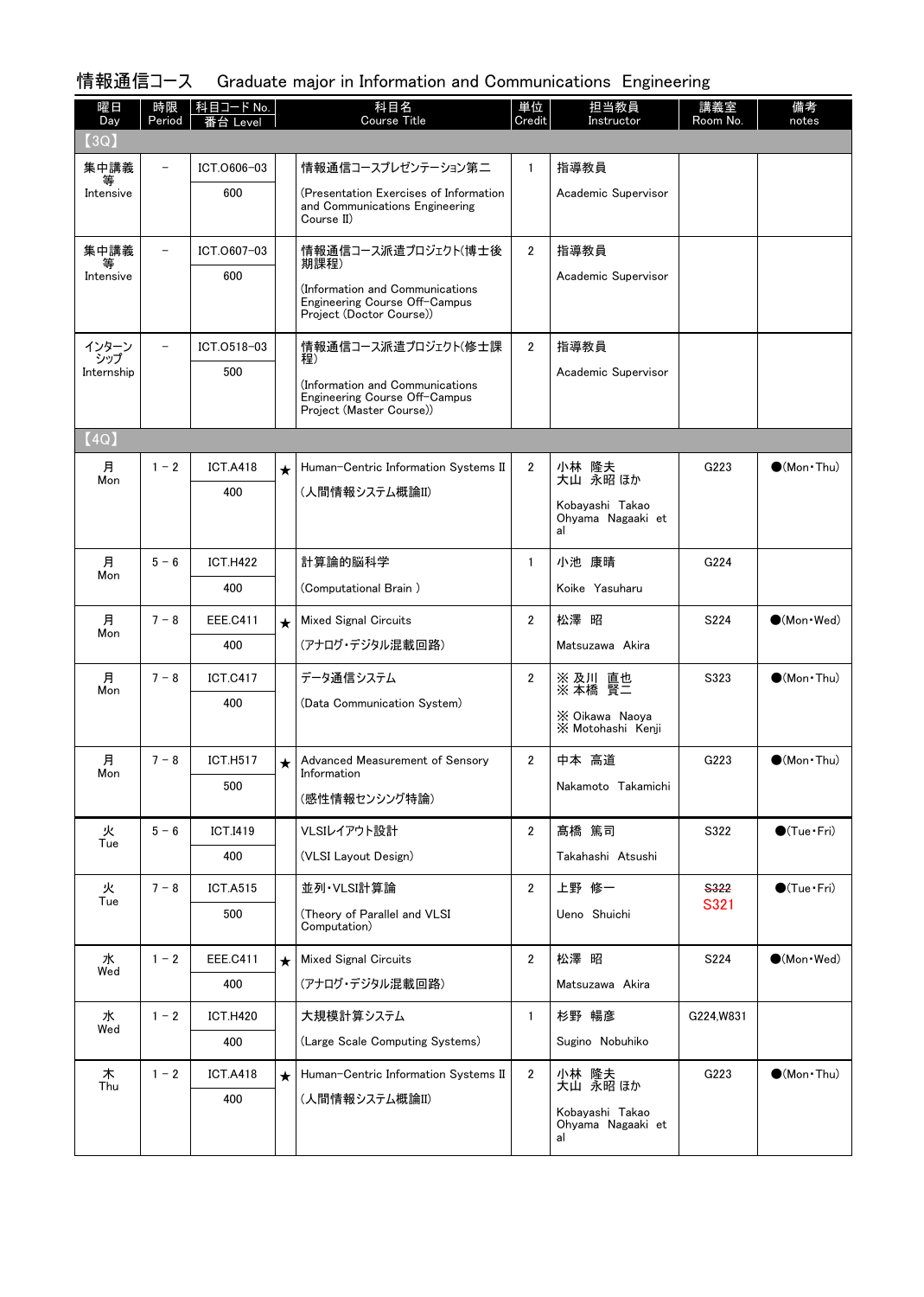# 情報通信コース Graduate major in Information and Communications Engineering

| 曜日<br>Day         | 時限<br>Period             | 科目コード No.<br>番台 Level |         | 科目名<br><b>Course Title</b>                                                                        | 単位<br>Credit   | 担当教員<br>Instructor                 | 講義室<br>Room No. | 備考<br>notes            |
|-------------------|--------------------------|-----------------------|---------|---------------------------------------------------------------------------------------------------|----------------|------------------------------------|-----------------|------------------------|
| (4Q)              |                          |                       |         |                                                                                                   |                |                                    |                 |                        |
| 木<br>Thu          | $5 - 6$                  | <b>ICT.H421</b>       | $\star$ | <b>Medical Imaging Systems</b>                                                                    | $\mathbf{1}$   | 中村 健太郎<br>麻梨江 ほか<br>田原             | G224            |                        |
|                   |                          | 400                   |         | (医用画像診断装置)                                                                                        |                | Nakamura Kentaro                   |                 |                        |
|                   |                          |                       |         |                                                                                                   |                | Tabaru Marie et al                 |                 |                        |
| 木<br>Thu          | $7 - 8$                  | <b>ICT.C417</b>       |         | データ通信システム                                                                                         | $\overline{2}$ | ※ 及川 直也<br>※ 本橋 賢二                 | S323            | $\bigcirc$ (Mon · Thu) |
|                   |                          | 400                   |         | (Data Communication System)                                                                       |                | X Oikawa Naoya                     |                 |                        |
|                   |                          |                       |         |                                                                                                   |                | X Motohashi Kenji                  |                 |                        |
| 木<br>Thu          | $7 - 8$                  | <b>ICT.H517</b>       | $\star$ | Advanced Measurement of Sensory                                                                   | $\overline{2}$ | 中本 高道                              | G223            | $\bigcirc$ (Mon · Thu) |
|                   |                          | 500                   |         | Information<br>(感性情報センシング特論)                                                                      |                | Nakamoto Takamichi                 |                 |                        |
|                   |                          |                       |         |                                                                                                   |                |                                    |                 |                        |
| 金<br>Fri          | $3 - 6$                  | ICT.I516              |         | システムLSI設計(組み込みソフトウェア設<br>計)                                                                       | $\overline{2}$ | ※ 風見 晴雄<br>※ 枝廣 正人 ほか              | S321            | $\Box$                 |
|                   |                          | 500                   |         | (Engineering of System LSI Design<br>(Embedded Software Design))                                  |                | X Kazami Haruo<br>X Edahiro Masato |                 |                        |
|                   |                          |                       |         |                                                                                                   |                | et al                              |                 |                        |
| 金<br>Fri          | $5 - 6$                  | <b>ICT.I419</b>       |         | VLSIレイアウト設計                                                                                       | $\overline{2}$ | 髙橋 篤司                              | S322            | $\bigcirc$ (Tue·Fri)   |
|                   |                          | 400                   |         | (VLSI Layout Design)                                                                              |                | Takahashi Atsushi                  |                 |                        |
| 金                 | $7 - 8$                  | <b>ICT.A515</b>       |         | 並列·VLSI計算論                                                                                        | $\overline{2}$ | 上野 修一                              | S322            | $\bigcirc$ (Tue · Fri) |
| Fri               |                          | 500                   |         | (Theory of Parallel and VLSI<br>Computation)                                                      |                | Ueno Shuichi                       | S321            |                        |
| 集中講義              |                          | ICT.0602-04           |         | 情報通信コース特別実験第一                                                                                     | $\overline{2}$ | 指導教員                               |                 |                        |
| Intensive         |                          | 600                   |         | (Special Experiments of Information<br>and Communications Engineering I)                          |                | Academic Supervisor                |                 |                        |
| 集中講義              | $\overline{\phantom{0}}$ | ICT.0603-04           |         | 情報通信コース特別実験第二                                                                                     | $\overline{2}$ | 指導教員                               |                 |                        |
| 等<br>Intensive    |                          | 600                   |         | (Special Experiments of Information<br>and Communications Engineering II)                         |                | Academic Supervisor                |                 |                        |
|                   |                          |                       |         |                                                                                                   |                |                                    |                 |                        |
| 集中講義              |                          | ICT.0604-04           |         | 情報通信コース特別実験第三                                                                                     | $\overline{2}$ | 指導教員                               |                 |                        |
| Intensive         |                          | 600                   |         | (Special Experiments of Information<br>and Communications Engineering III)                        |                | Academic Supervisor                |                 |                        |
| 集中講義              |                          | ICT.0605-04           |         | 情報通信コースプレゼンテーション第一                                                                                | $\mathbf{1}$   | 指導教員                               |                 |                        |
| Intensive         |                          | 600                   |         | (Presentation Exercises of Information<br>and Communications Engineering<br>Course I)             |                | Academic Supervisor                |                 |                        |
| 集中講義              |                          | ICT.0606-04           |         | 情報通信コースプレゼンテーション第二                                                                                | $\mathbf{1}$   | 指導教員                               |                 |                        |
| Intensive         |                          | 600                   |         | (Presentation Exercises of Information<br>and Communications Engineering<br>Course II)            |                | Academic Supervisor                |                 |                        |
| 集中講義              |                          | ICT.0607-04           |         | 情報通信コース派遣プロジェクト(博士後                                                                               | $\mathbf{2}$   | 指導教員                               |                 |                        |
| 等<br>Intensive    |                          | 600                   |         | 期課程)                                                                                              |                | Academic Supervisor                |                 |                        |
|                   |                          |                       |         | Information and Communications<br>Engineering Course Off-Campus<br>Project (Doctor Course))       |                |                                    |                 |                        |
| インターン             |                          | ICT.0518-04           |         | 情報通信コース派遣プロジェクト(修士課                                                                               | $\overline{2}$ | 指導教員                               |                 |                        |
| シップ<br>Internship |                          | 500                   |         | 程)<br>Information and Communications<br>Engineering Course Off-Campus<br>Project (Master Course)) |                | Academic Supervisor                |                 |                        |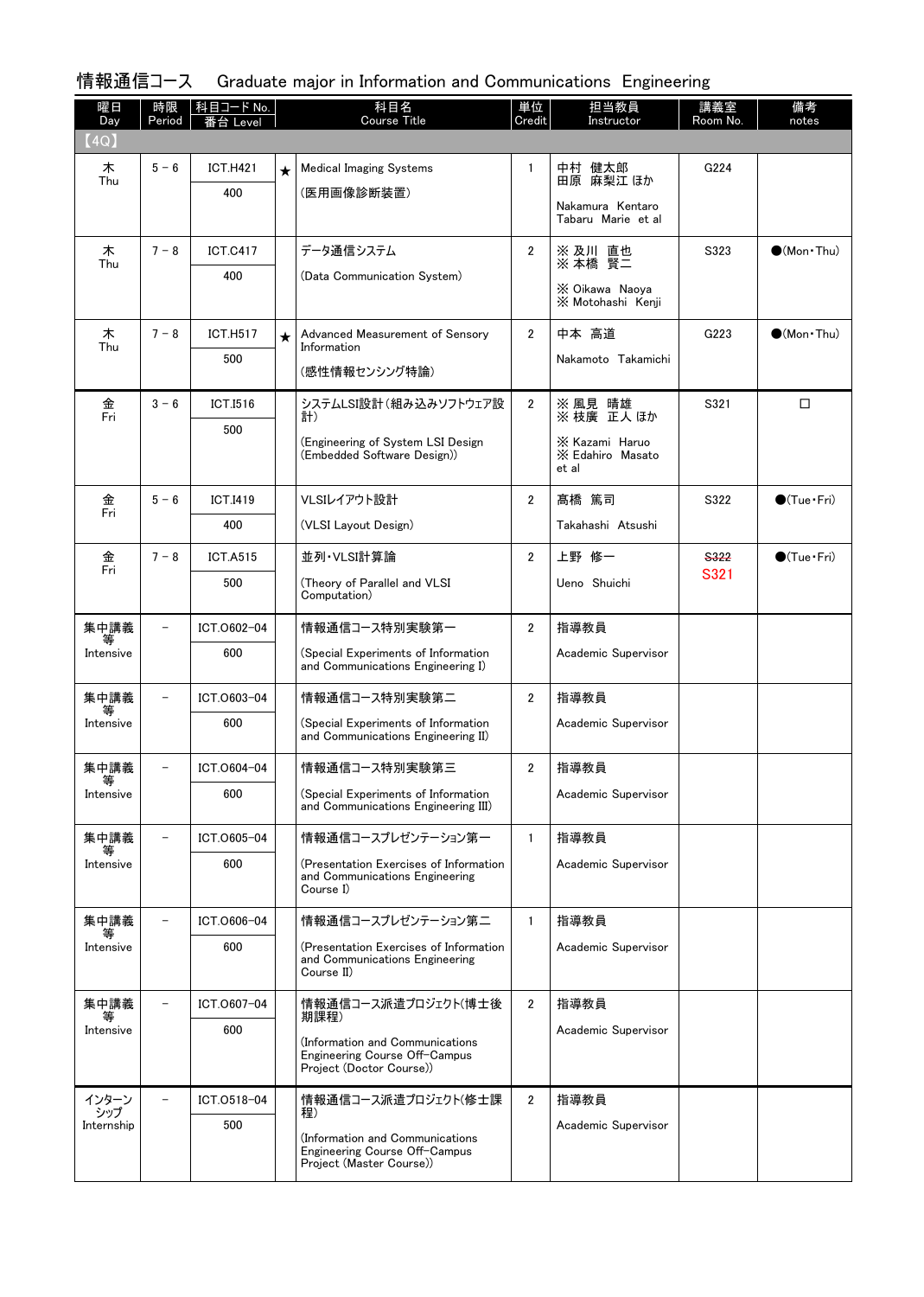# 経営工学コース Graduate major in Industrial Engineering and Economics

| 曜日<br>Day      | 時限<br>Period             | 科目コード No.<br>∶台 Level | 科目名<br><b>Course Title</b>                                                | 単位<br>Credit            | 担当教員<br>Instructor                                    | 講義室<br>Room No.   | 備考<br>notes    |
|----------------|--------------------------|-----------------------|---------------------------------------------------------------------------|-------------------------|-------------------------------------------------------|-------------------|----------------|
| $(3 \sim 4Q)$  |                          |                       |                                                                           |                         |                                                       |                   |                |
| 火<br>Tue       | $9 - 10$                 | <b>IEE.B436</b>       | 生涯設計のためのリスク管理と労働福祉<br>第2                                                  | $\overline{2}$          | ※ 畑 満<br>※ 中村 秀一 ほか                                   | W9-311            | $O(3 \sim 4Q)$ |
|                |                          | 400                   | (Risk Management and Labor Welfare<br>for Lifelong Design 2)              |                         | X Hata Mitsuru<br><b>XX Nakamura Shuichi</b><br>et al |                   |                |
| 水              | $1 - 2$                  | <b>IEE.B531</b>       | 環境経済 政策論                                                                  | $\overline{2}$          | 増井 利彦                                                 | W931              | $O(3 \sim 4Q)$ |
| Wed            |                          | 500                   | (Frontier of Environmental Economics<br>and Policy Studies)               |                         | Masui Toshihiko                                       |                   | <b>ACEEES</b>  |
| 集中講義           |                          | <b>IEE.E402</b>       | 経営工学·経済学輪講F                                                               | $\mathbf{1}$            | 各教員                                                   | W9-311.W9-<br>607 | $O(3 \sim 4Q)$ |
| Intensive      |                          | 400                   | (Reading in Industrial Engineering and<br>Economics F)                    |                         | Academic Supervisor                                   |                   |                |
| 集中講義<br>等      | $\overline{\phantom{0}}$ | <b>IEE.E502</b>       | 経営工学・経済学アカデミックプレゼン<br>テーションF                                              | $\mathbf{1}$            | 各教員                                                   |                   | $O(3 \sim 4Q)$ |
| Intensive      |                          | 500                   | (Academic Presentation in Industrial<br>Engineering and Economics F)      |                         | Academic Supervisor                                   |                   |                |
| 集中講義           | $\overline{\phantom{0}}$ | IEE.E503-02           | 海外国際プレゼンテーション                                                             | $\mathbf{1}$            | 各教員                                                   |                   | $O(3 \sim 4Q)$ |
| 等<br>Intensive |                          | 500                   | (International Workshop Presentation<br>(Abroad))                         |                         | Academic Supervisor                                   |                   |                |
| 集中講義           | $\overline{\phantom{0}}$ | IEE.E504-02           | 国内国際プレゼンテーション                                                             | $\mathbf{1}$            | 各教員                                                   |                   | $O(3 \sim 4Q)$ |
| Intensive      |                          | 500                   | (International Workshop Presentation<br>(Domestic))                       |                         | Academic Supervisor                                   |                   |                |
| 集中講義<br>等      | $\overline{\phantom{a}}$ | IEE.E505-02           | 先端企業実習                                                                    | $\mathbf{1}$            | 各教員                                                   |                   | $O(3 \sim 4Q)$ |
| Intensive      |                          | 500                   | (Practical Training at Advanced<br>Companies)                             |                         | Academic Supervisor                                   |                   |                |
| 集中講義           |                          | <b>IEE.E602</b>       | 経営工学教育実践特論F                                                               | $\overline{2}$          | 各教員                                                   |                   | $O(3 \sim 4Q)$ |
| Intensive      |                          | 600                   | (Advanced Course for Educational<br>Practice in Industrial Engineering F) |                         | Academic Supervisor                                   |                   |                |
| 集中講義           |                          | IEE.E603              | 経営工学テクニカルリーディング                                                           | $\overline{2}$          | 各教員                                                   |                   | $O(3 \sim 4Q)$ |
| Intensive      |                          | 600                   | (Technical Reading in Industrial<br>Engineering)                          |                         | Academic Supervisor                                   |                   |                |
| 集中講義<br>等      |                          | <b>IEE.E605</b>       | 経営工学企業実習F                                                                 | $\overline{2}$          | 各教員                                                   |                   | $O(3 \sim 4Q)$ |
| Intensive      |                          | 600                   | (Practical Training at Companies<br>(Industrial Engineering) F)           |                         | Academic Supervisor                                   |                   |                |
| 集中講義           |                          | <b>IEE.E607</b>       | 経営工学派遣プロジェクトF                                                             | $\overline{2}$          | 各教員                                                   |                   | $O(3 \sim 4Q)$ |
| Intensive      |                          | 600                   | (Industrial Engineering Off-Campus<br>Project F)                          |                         | Academic Supervisor                                   |                   |                |
| 集中講義<br>等      | $\overline{\phantom{0}}$ | <b>IEE.E609</b>       | 経営エ学プレゼンテーションF                                                            | $\overline{2}$          | 各教員                                                   |                   | $O(3 \sim 4Q)$ |
| Intensive      |                          | 600                   | (Presentation in Industrial Engineering<br>F)                             |                         | Academic Supervisor                                   |                   |                |
| 講究等<br>Seminar |                          | <b>IEE.Z492</b>       | 経営工学·経済学講究F1                                                              | $\overline{\mathbf{2}}$ | 指導教員                                                  |                   | $O(3 \sim 4Q)$ |
|                |                          | 400                   | (Seminar in Industrial Engineering and<br>Economics F1)                   |                         | Academic Supervisor                                   |                   |                |
| 講究等<br>Seminar |                          | <b>IEE.Z592</b>       | 経営工学·経済学講究F2                                                              | $\overline{2}$          | 指導教員                                                  |                   | $O(3 \sim 4Q)$ |
|                |                          | 500                   | (Seminar in Industrial Engineering and<br>Economics F2)                   |                         | Academic Supervisor                                   |                   |                |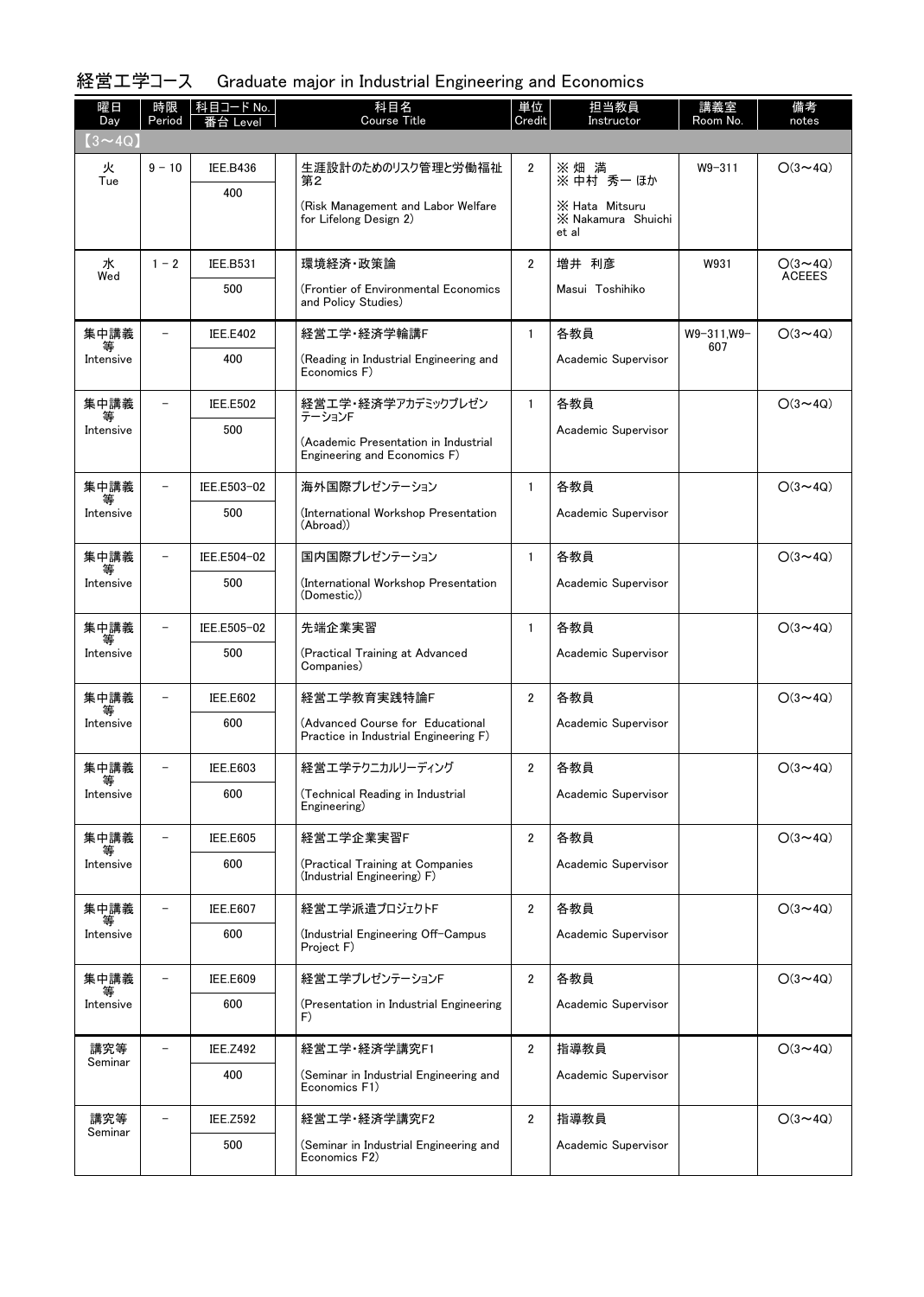# 経営工学コース Graduate major in Industrial Engineering and Economics

| 曜日<br>Day      | 時限<br>Period             | │科目コード No.<br>番台 Level |         | 科目名<br><b>Course Title</b>                              | 単位<br>Credit   | 担当教員<br>Instructor                    | 講義室<br>Room No. | 備考<br>notes                                   |
|----------------|--------------------------|------------------------|---------|---------------------------------------------------------|----------------|---------------------------------------|-----------------|-----------------------------------------------|
| $(3 \sim 4Q)$  |                          |                        |         |                                                         |                |                                       |                 |                                               |
| 講究等<br>Seminar |                          | <b>IEE.Z692</b>        |         | 経営工学·経済学講究F3                                            | $\overline{2}$ | 指導教員                                  |                 | $O(3 \sim 4Q)$                                |
|                |                          | 600                    |         | (Seminar in Industrial Engineering and<br>Economics F3) |                | Academic Supervisor                   |                 |                                               |
| 講究等<br>Seminar | $\overline{\phantom{0}}$ | <b>IEE.Z694</b>        |         | 経営工学·経済学講究F4                                            | $\overline{2}$ | 指導教員                                  |                 | $O(3 \sim 4Q)$                                |
|                |                          | 600                    |         | (Seminar in Industrial Engineering and<br>Economics F4) |                | Academic Supervisor                   |                 |                                               |
| 講究等<br>Seminar |                          | <b>IEE.Z696</b>        |         | 経営工学·経済学講究F5                                            | $\overline{2}$ | 指導教員                                  |                 | $O(3 \sim 4Q)$                                |
|                |                          | 600                    |         | (Seminar in Industrial Engineering and<br>Economics F5) |                | Academic Supervisor                   |                 |                                               |
| (3Q)           |                          |                        |         |                                                         |                |                                       |                 |                                               |
| 月<br>Mon       | $3 - 4$                  | <b>IEE.A431</b>        |         | システム理論とOR                                               | $\overline{2}$ | 飯島 淳一<br>水野 眞治 ほか                     | W931            | $\bullet$ (Mon•Thu)<br><b>ACEEES</b>          |
|                |                          | 400                    |         | (Systems Theory and Operations<br>Research)             |                | Iijima Junichi<br>Mizuno Shinji et al |                 |                                               |
| 月              | $5 - 6$                  | <b>IEE.B432</b>        |         | マクロ経済学特講                                                | $\overline{2}$ | 堀 健夫                                  | $W9 - 626$      | $\bullet$ (Mon•Thu)                           |
| Mon            |                          | 400                    |         | (Advanced Topics in Macroeconomics)                     |                | Hori Takeo                            |                 | <b>ACEEES</b>                                 |
| 月              | $7 - 8$                  | <b>IEE.D434</b>        | $\star$ | Corporate Finance and Governance                        | $\overline{2}$ | 井上 光太郎                                | $W9 - 414$      | $\bullet$ (Mon•Thu)                           |
| Mon            |                          | 400                    |         | (ファイナンスと企業統治)                                           |                | Inoue Kotaro                          |                 | <b>ACEEES</b>                                 |
| 火<br>Tue       | $3 - 4$                  | <b>IEE.B433</b>        |         | 数理経済学特講                                                 | $\overline{2}$ | 塩浦 昭義                                 | W9-626          | $\bullet$ (Tue · Fri)<br><b>ACEEES</b>        |
|                |                          | 400                    |         | (Advanced Topics in Mathematical<br>Economics)          |                | Shioura Akiyoshi                      |                 |                                               |
| 火<br>Tue       | $5 - 6$                  | <b>IEE.A430</b>        |         | 数値的最適化                                                  | $\overline{2}$ | 水野 眞治<br>中田 和秀                        | $W9 - 414$      | $\bigcirc$ (Tue $\cdot$ Fri)<br><b>ACEEES</b> |
|                |                          | 400                    |         | (Numerical Optimization)                                |                | Mizuno Shinji<br>Nakata Kazuhide      |                 |                                               |
| 火              | $7 - 8$                  | <b>IEE.C433</b>        |         | マネジメント特論                                                | $\overline{2}$ | コース主任<br>※ 辻村 清行 ほか                   | W932            | $\bigcirc$ (Tue · Fri)                        |
| Tue            |                          | 400                    |         | (Advanced Course of Management)                         |                | Head                                  |                 |                                               |
|                |                          |                        |         |                                                         |                | X Tsujimura<br>Kiyoyuki et al         |                 |                                               |
| 木<br>Thu       | $3 - 4$                  | <b>IEE.A431</b>        |         | システム理論とOR                                               | $\overline{2}$ | 飯島 淳一<br>水野 眞治 ほか                     | W931            | $\bullet$ (Mon · Thu)<br><b>ACEEES</b>        |
|                |                          | 400                    |         | (Systems Theory and Operations<br>Research)             |                | Iijima Junichi<br>Mizuno Shinji et al |                 |                                               |
| 木              | $5 - 6$                  | <b>IEE.B432</b>        |         | マクロ経済学特講                                                | $\overline{2}$ | 堀 健夫                                  | $W9 - 626$      | $\bullet$ (Mon•Thu)                           |
| Thu            |                          | 400                    |         | (Advanced Topics in Macroeconomics)                     |                | Hori Takeo                            |                 | <b>ACEEES</b>                                 |
| 木<br>Thu       | $7 - 8$                  | <b>IEE.D434</b>        | $\star$ | Corporate Finance and Governance                        | $\overline{2}$ | 井上 光太郎                                | $W9 - 414$      | $\bullet$ (Mon · Thu)                         |
|                |                          | 400                    |         | (ファイナンスと企業統治)                                           |                | Inoue Kotaro                          |                 | <b>ACEEES</b>                                 |
| 金<br>Fri       | $3 - 4$                  | <b>IEE.B433</b>        |         | 数理経済学特講                                                 | $\overline{2}$ | 塩浦 昭義                                 | $W9 - 626$      | $\bigcirc$ (Tue•Fri)<br><b>ACEEES</b>         |
|                |                          | 400                    |         | (Advanced Topics in Mathematical<br>Economics)          |                | Shioura Akiyoshi                      |                 |                                               |
| 金<br>Fri       | $5 - 6$                  | <b>IEE.A430</b>        |         | 数値的最適化                                                  | $\overline{2}$ | 水野 眞治<br>中田 和秀                        | $W9 - 414$      | $\bigcirc$ (Tue•Fri)<br><b>ACEEES</b>         |
|                |                          | 400                    |         | (Numerical Optimization)                                |                | Mizuno Shinji<br>Nakata Kazuhide      |                 |                                               |